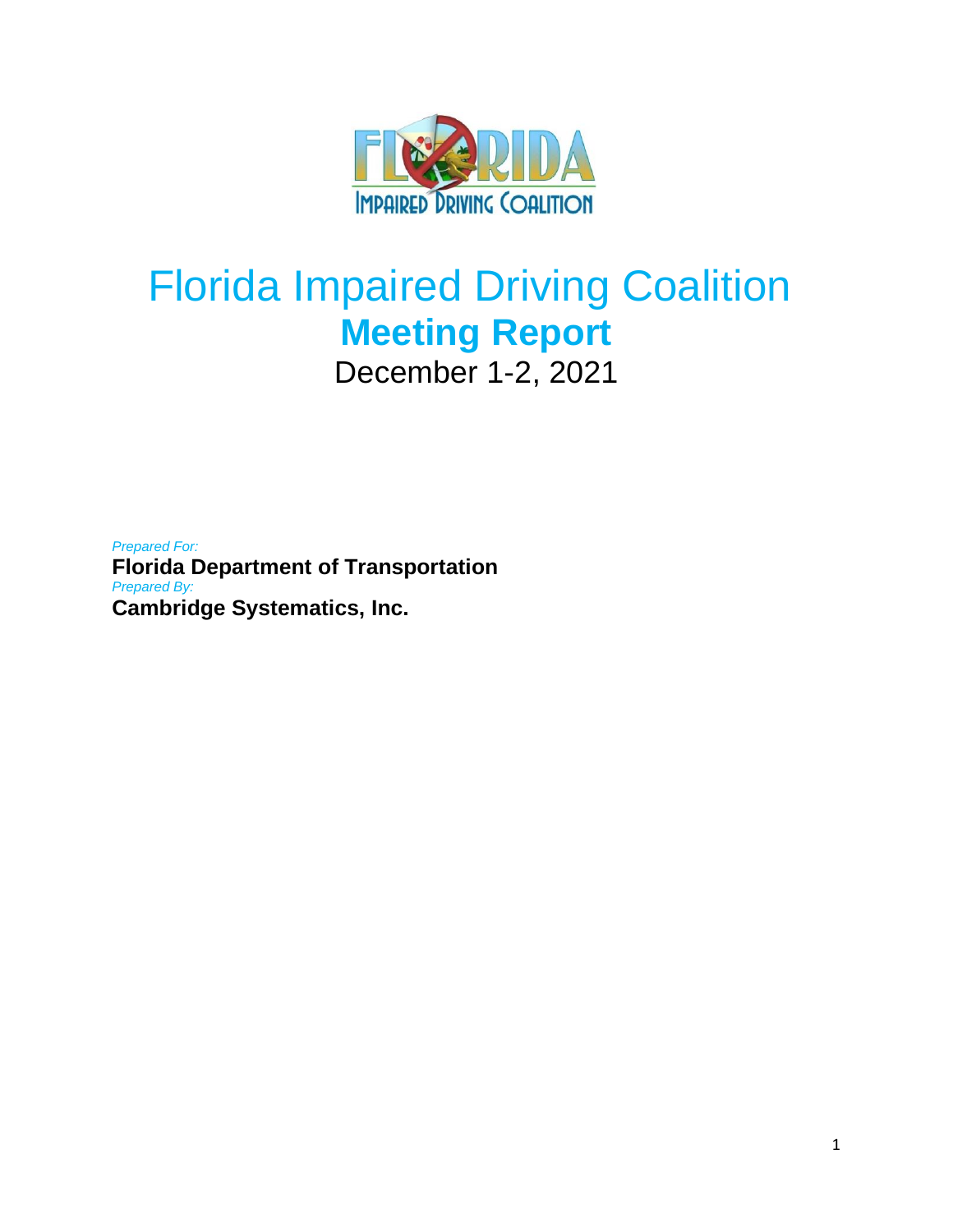# **1.0 Attendees**

**Members:**

| <b>Name</b>                | <b>Agency Represented</b>                                                            | <b>Attendance</b> |
|----------------------------|--------------------------------------------------------------------------------------|-------------------|
| Anne Rollyson              | Florida Safety Council                                                               | $\boxtimes$       |
| Sgt. Anthony Palese        | Florida Highway Patrol                                                               | $\Box$            |
| Chief Art Bodenheimer      | Lake Alfred Police Department                                                        | $\Box$            |
| Sgt. Tim Cornelius         | University of North Florida, Institute of Police Technology and<br>Management (IPTM) |                   |
| Sgt. Ben Kenney            | Hillsborough County Sheriff's Office                                                 | $\Box$            |
| <b>Brandy Howard</b>       | <b>SunCoast Safety Council</b>                                                       | $\boxtimes$       |
| Dr. Brett Kirkland         | Florida Dept. of Law Enforcement (FDLE), Alcohol Testing<br>Program (ATP)            | $\Box$            |
| <b>Chief Brett Railey</b>  | Florida Police Chiefs Association (FPCA)                                             | $\boxtimes$       |
| <b>Brittany Fox</b>        | Second Judicial Circuit, Felony Division C                                           | $\Box$            |
| Lt. Channing Taylor        | Florida Highway Patrol (FHP)                                                         | $\boxtimes$       |
| <b>Chris Craig</b>         | Florida Dept. of Transportation (FDOT), State Safety Office                          | $\boxtimes$       |
| Chris Earl                 | Florida Safety Council                                                               | $\Box$            |
| <b>Christy Crump</b>       | Florida Restaurant & Lodging Association                                             | $\Box$            |
| <b>Crystal Stephens</b>    | Florida Dept. of Highway Safety and Motor Vehicles (FLHSMV)                          | $\boxtimes$       |
| Crystal Williams           | Florida Dept. of Health (FDOH), Office of Medical Marijuana<br>Use (OMMU)            | $\Box$            |
| Daniel Darren              | <b>Collier County Sheriff's Office</b>                                               | $\boxtimes$       |
| <b>Dennis Siewert</b>      | Florida Dept. of Law Enforcement (FDLE), Toxicology                                  | $\boxtimes$       |
| <b>Elvia Medina Marcus</b> | Miami-Dade State Attorney's Office                                                   | $\Box$            |
| <b>Ernie Bradley</b>       | Florida Dept. of Transportation (FDOT), State Safety Office                          | $\boxtimes$       |
| <b>Helen Justice</b>       | DUI Counterattack, Hillsborough, Inc.                                                |                   |
| <b>Hugh Gross</b>          | Hillsborough County Sheriff's Office                                                 | $\boxtimes$       |
| Isabel Perez-Morina        | Advocate Program, Inc./Florida Association of Community<br>Corrections               | $\Box$            |
| Jon Askins                 | Florida Law Enforcement Liaison (LEL) Program, FDOT District<br>Five                 | $\boxtimes$       |
| Deputy John Howard         | St. Johns County Sheriff's Office                                                    | $\Box$            |
| Juan Cardona               | University of North Florida, Institute of Police Technology and<br>Management (IPTM) | $\Box$            |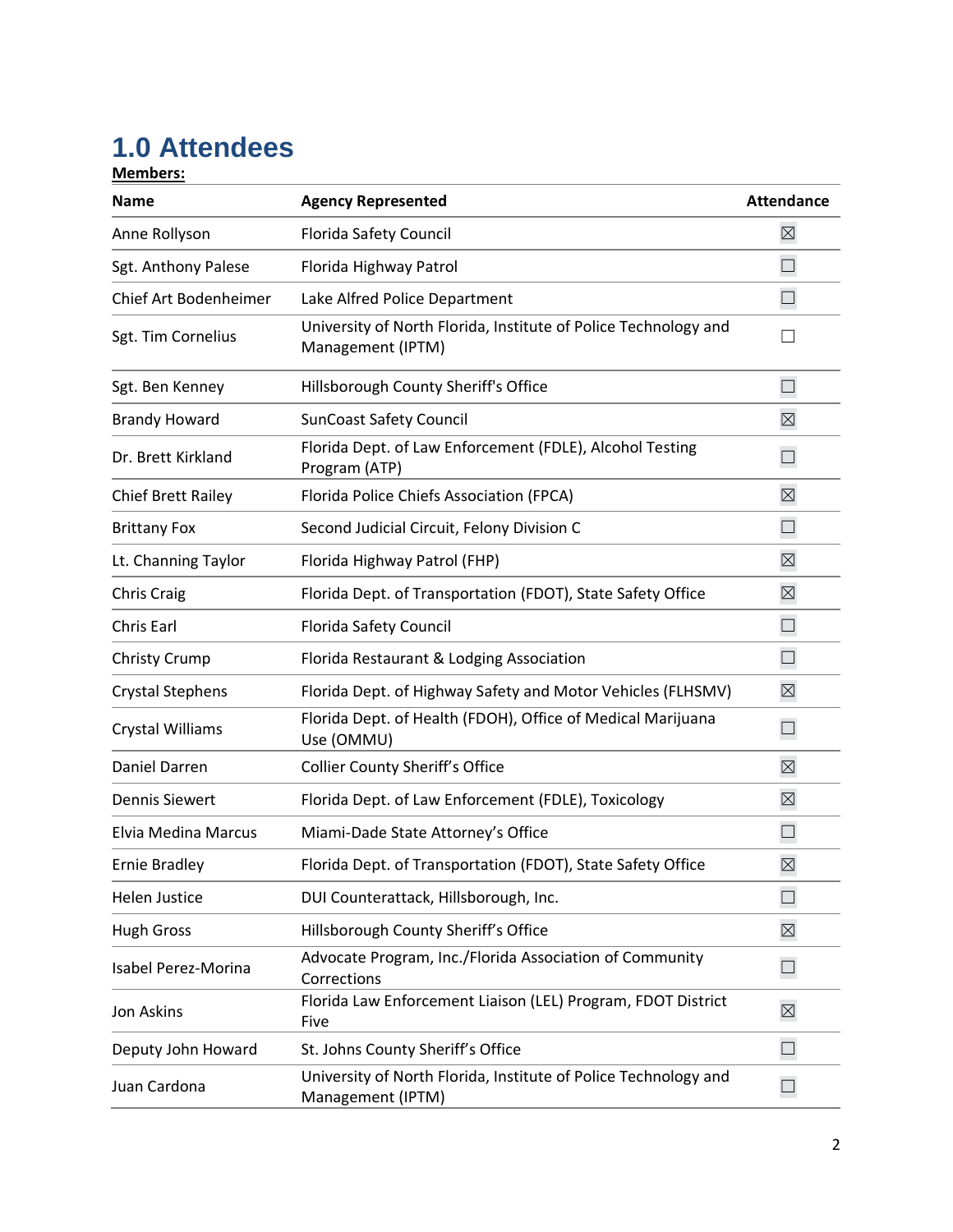| Kathy Jimenez-Morales   | Florida Dept. of Highway Safety and Motor Vehicles (FLHSMV)                                                                                                     |                   |
|-------------------------|-----------------------------------------------------------------------------------------------------------------------------------------------------------------|-------------------|
| Det. Kevin Millan       | Miami Beach Police Department                                                                                                                                   | $\Box$            |
| Kyle Clark              | International Association of Chiefs of Police (IACP)                                                                                                            | $\boxtimes$       |
| Larry Coggins           | Mothers Against Drunk Driving (MADD)                                                                                                                            | $\boxtimes$       |
| Dr. Lisa Reidy          | University of Miami (UM), Division of Toxicology                                                                                                                | $\Box$            |
| Lora Hollingsworth      | Florida Dept. of Transportation (FDOT), State Safety Office                                                                                                     | $\Box$            |
| Malcom Osteen           | United States Probation/United States Coast Guard (Reserve)                                                                                                     | $\Box$            |
| Marcie Padron           | Orange County Sheriff's Office                                                                                                                                  | $\mathsf{L}$      |
| <b>Chief Mark Brown</b> | Florida Highway Patrol (FHP)                                                                                                                                    | $\vert \ \ \vert$ |
| Sgt. Mark Eastly        | Pinellas County Sheriff's Office                                                                                                                                | $\boxtimes$       |
|                         | Sgt. Matthew Rosenbloom Pasco County Sheriff's Office                                                                                                           | $\vert \ \ \vert$ |
| Melissa Valido          | <b>Students Against Destructive Decisions (SADD)</b>                                                                                                            | П                 |
| Lt. Michael Marden      | Lake County Sheriff's Office                                                                                                                                    | $\vert \ \ \vert$ |
| Nicholas Tiscione       | Palm Beach County Sheriff's Office                                                                                                                              | $\Box$            |
| Nick Trovato            | <b>Florida Association of State Prosecutors</b>                                                                                                                 | $\Box$            |
| Capt. Rachel Bryant     | Florida Fish and Wildlife Conservation Commission (FWC),<br>Division of Law Enforcement, Boating and Waterways Section,<br><b>Statewide Boating Safety Unit</b> | $\boxtimes$       |
| Ray Graves              | Florida Dept. of Highway Safety and Motor Vehicles (FLHSMV)                                                                                                     | $\boxtimes$       |
| <b>Richie Frederick</b> | Florida Dept. of Highway Safety and Motor Vehicles (FLHSMV)                                                                                                     | $\Box$            |
| Sgt. Robert Hager       | <b>Broward County Sheriff's Office</b>                                                                                                                          | $\Box$            |
| Cpl. Scott Parker       | University of South Florida (USF) Police Department                                                                                                             | $\vert \ \ \vert$ |
| Shayla Platt            | Florida Dept. of Criminal Justice System, Alcohol Testing<br>Program                                                                                            |                   |
| Spencer Hathaway        | 7th Judicial Circuit State Attorney's Office                                                                                                                    | П                 |
| <b>Stephen Talpins</b>  | Miami-Dade County State Attorney's Office                                                                                                                       | $\perp$           |
| <b>Tim Roberts</b>      | Florida Law Enforcement Liaison (LEL) Program                                                                                                                   | $\boxtimes$       |
| <b>Todd Schimpf</b>     | Florida Dept. of Health (FDOH), Office of Medical Marijuana<br>Use (OMMU)                                                                                       | $\boxtimes$       |
| Ofc. Tom Apsey          | Seminole Police Department (Seminole Tribe of Florida)                                                                                                          | $\Box$            |
| <b>Tom Moffett</b>      | Florida Dept. of Highway Safety and Motor Vehicles (FLHSMV)                                                                                                     | $\boxtimes$       |
| Vernon Howell           | Florida Dept. of Highway Safety and Motor Vehicles (FLHSMV)                                                                                                     | $\Box$            |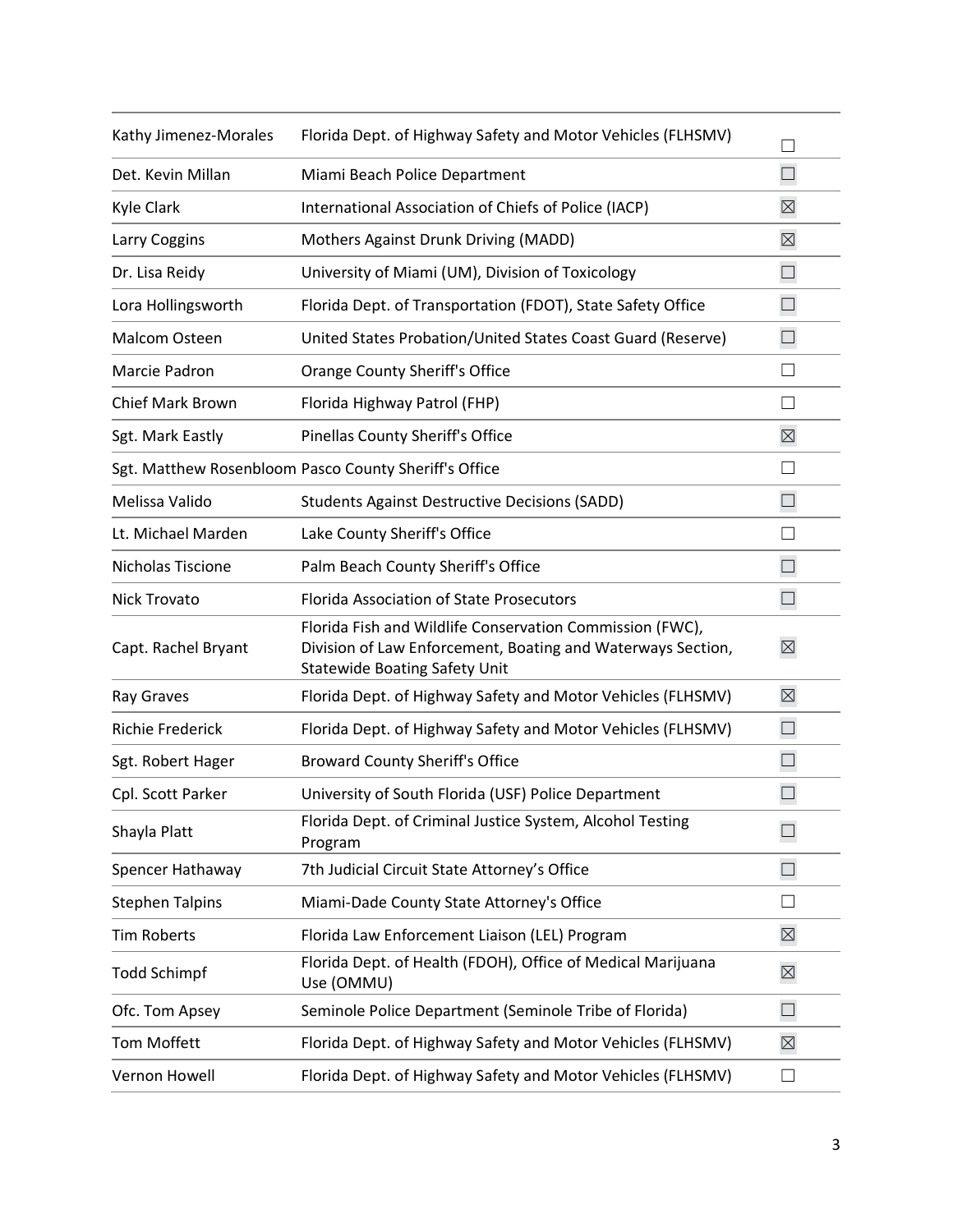| Vincent Petty        | <b>Traffic Safety Resource Prosecutor Program</b>     |             |
|----------------------|-------------------------------------------------------|-------------|
| Capt. William Jarvis | Florida Dept. of Business and Professional Regulation |             |
| Hon. William Overton | <b>Trial Court Judge</b>                              | $\boxtimes$ |
| Sgt. William Weaver  | <b>Orlando Police Department</b>                      |             |

#### **Traffic Safety Partners**

| <b>Name</b>        | <b>Agency Represented</b>                                                | <b>Attendance</b> |
|--------------------|--------------------------------------------------------------------------|-------------------|
| Chanyoung Lee      | USF, Center for Urban Transportation Research (CUTR)                     |                   |
| Joe Pecchio        | AAA                                                                      |                   |
| Julissa Sarmiento  | University of Miami Miller School of Medicine / Department<br>of Surgery |                   |
| Karen Morgan       | AAA                                                                      |                   |
| Matt Nasworthy     | AAA                                                                      |                   |
| Megan Cott         | USF, Center for Urban Transportation Research (CUTR)                     |                   |
| Murray Brooks      | <b>SCRAM Systems</b>                                                     | $\boxtimes$       |
| Olimpia Jackson    | <b>United States Navy</b>                                                |                   |
| Dr. Patricia Byers | University of Miami Miller School of Medicine / Department<br>of Surgery |                   |
| Ryan Huff          | USF, Center for Urban Transportation Research (CUTR)                     | $\boxtimes$       |
| Sandy Ho           | <b>Great Bay Distributors</b>                                            |                   |

# **Coalition Support**

| <b>Name</b>    | <b>Agency Represented</b>    | <b>Attendance</b> |
|----------------|------------------------------|-------------------|
| Danny Shopf    | Cambridge Systematics        |                   |
| Nusrat Sharmin | <b>Cambridge Systematics</b> |                   |
| Alan Amidon    | Cambridge Systematics        |                   |

# **Others in Attendance**

- Carmen Dixon, Florida Dept. of Health (FDOH), Office of Medical Marijuana Use (OMMU)
- Issac Brown, Florida Dept. of Health (FDOH), Office of Medical Marijuana Use (OMMU)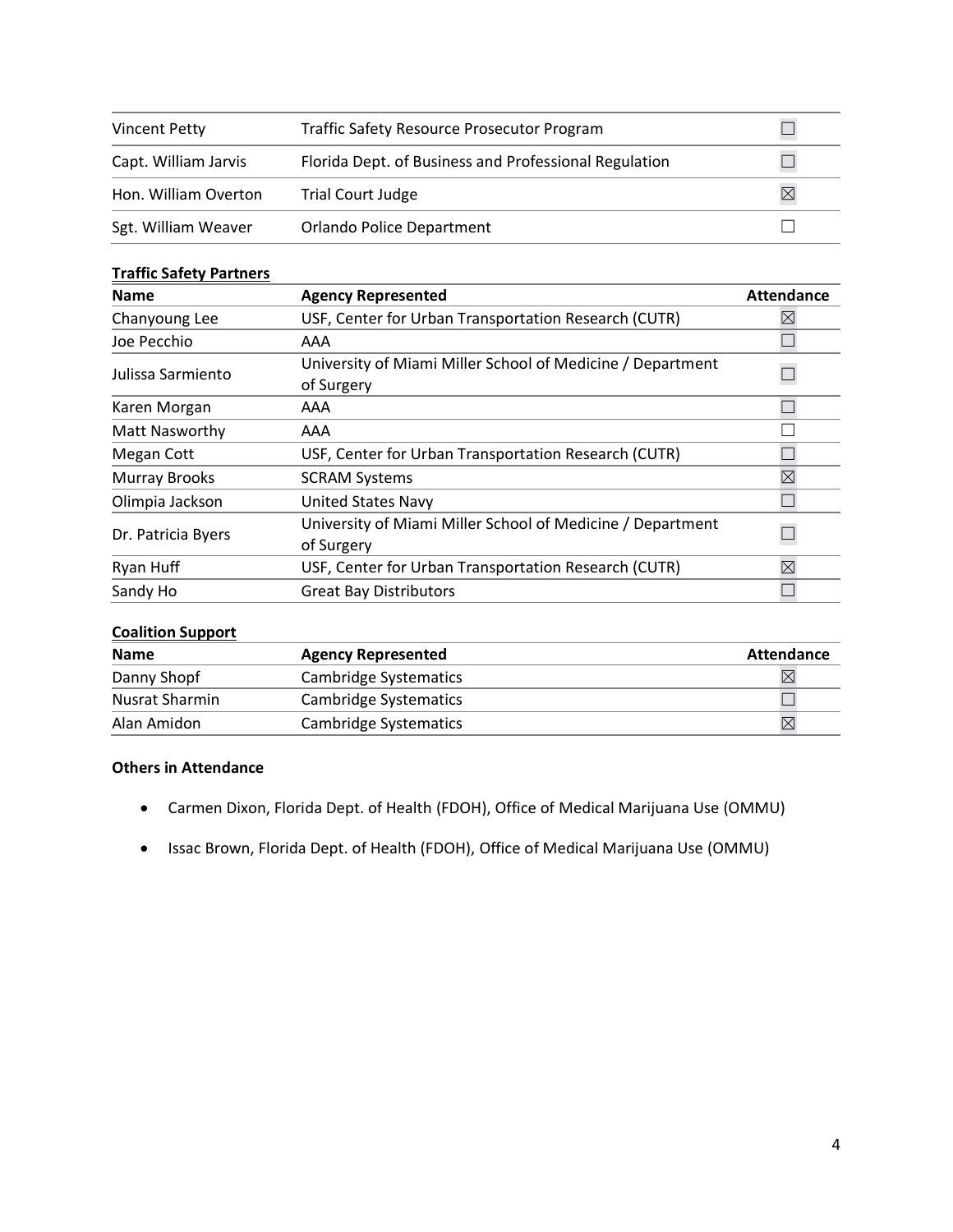# **2.0 Meeting Notes – December 1**

# **Welcome & Introductions**

Kyle Clark, IACP, introduced himself and welcomed everyone to the Florid Impaired Driving Coalition (FIDC) meeting. He provided an update on the International Association of Police Chiefs, (IACP), annual report on Drug Evaluation and Classification program. He said curricula revisions are ongoing including dry lab videos. A curricular workshop was held in October 2021, and another is scheduled for January 2022. The videos were published on November 30, 2021. The curricular revisions will be piloted after the January 2021 DRE, DRSTDE meetings. The National Highway Traffic Administration (NHTSA) is developing a three-to-four-hour ARIDE refresher class for officers who have already attended DRE training.

The IACP and DREs around the country are following the New Jersey Supreme Court Case, State v. Olenowksi. The case currently on remand to a special master is anticipated to be resolved by February 2021 with implications for DREs testimonial admissibility in court.

Kyle said Tim Cornelius, IPTM, has scheduled the technical advisory panel's next meeting for April 29, 2022, in Orlando. The charge of the advisory panel is to identify best practices, post incident review for DREs, and codify ongoing practices.

He said NHTSA is conducting a feasibility study on marijuana field sobriety tests. Additionally, NHTSA is conducting a separate study to identify the common driving cues associated with marijuana use. Lastly, Kyle noted that there is discussion concerning Delta-8 and Delta-10 marijuana strains throughout the country.

# *Participants had the following questions and com*ments:

- Carmen Dixon, FDOH, asked what tests are used by DREs for marijuana impairment testing.
	- $\circ$  Standardized field sobriety test, with emphasis on the finger-to-nose test, but additional tests are being evaluated.

Kyle elaborated that in the case of a crash where an officer suspects the driver is drugged, but a DRE is not available, DREs are able to obtain information from hospital records and the on-scene officer's observations to determine if the behaviors and vital signs are consistent with drug use. If the DRE's conclusion aligns with a toxicology report, those elements build a good case for prosecution. However, he said the process can be challenging if the police report is lacking information the DRE needs. He noted it is difficult to reconstruct a suspected drugged driving incident and IPTM is working to recreate fatal crash scenarios where a DRE was brought in to establish baseline information needed and potential best practices. He said an ad-hoc committee was examining the reconstruction process and will present its findings in April 2022.

# *Participants had the following questions and comments*:

• Danny, Cambridge Systematics, asked if the process is consistent enough to train officers to input the right information to aid in reconstruction and if there were driving cues for other impairing substances beyond alcohol and marijuana.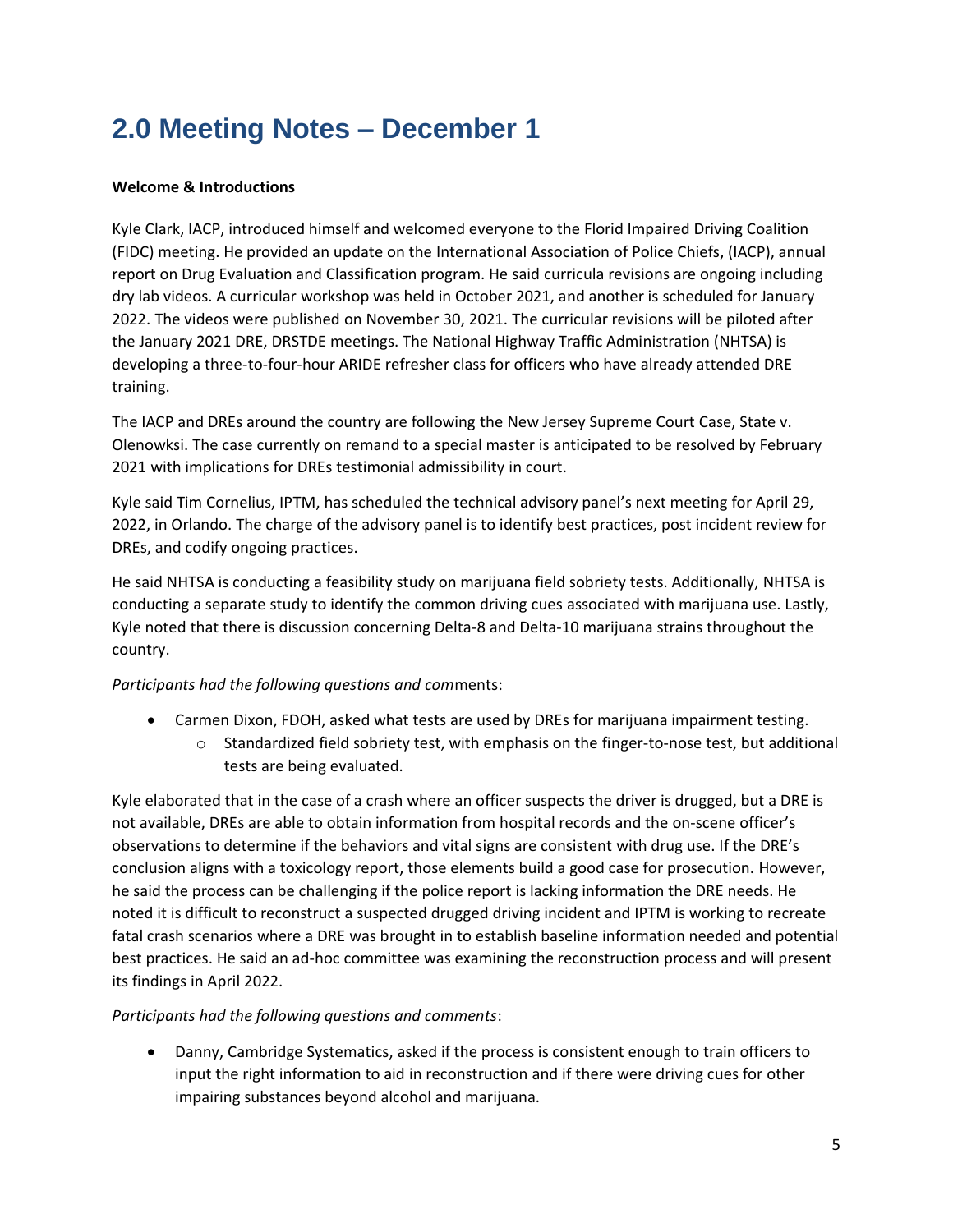$\circ$  For now, it is just alcohol. However, as cannabis increases in popularity it is becoming an increasingly common reason for stops. Officers are seeing such an increase in use that NHTSA is looking into other driving cues. The biggest cues for driving under the influence of marijuana are speeding and failure to maintain a single lane. Cannabis is the number one impairing substance after alcohol in traffic stops where driving under the influence is suspected. So far there has not been discussion of identifying cues for other impairing substances as they are not as prevalent.

#### **FIDC Strategic Action Plan – Goal 1**

Danny identified the first action of the FIDC Strategic Action Plan – expand the Florida Impaired Driving Coalition Membership – and asked Coalition members to provide updates.

#### (**Potential membership is listed below in bold.** *Action items to be addressed at the next meeting are in italics and underlined)*.

#### **Outreach Efforts About Membership**

**Military Representation** – Ray Graves, FLHSMV, said Malcolm Osteen is transitioning into a new role in Gainesville, but plans to attend the next coalition meeting.

**Department of Education** – The coalition is actively looking for membership representation from the Department of Education (DOE). It was noted that other traffic safety coalitions have had success with DOE representation, but the representative either moved on or was promoted.

**Multi-cultural representation** – Ernie Bradley, FDOT, said he has not heard back from the Seminole Tribe Police Department representative, but noted that when they last spoke the representative was interested and ready to attend coalition meetings. The coalition is making progress towards this membership goal, but Ernie emphasized potential coalition members do not have to be from a law enforcement background. He said potential members should have a vested interest in the same avenues as the coalition.

**Toxicology Lab Representation** – Members agreed the current representation of toxicology labs is appropriate to support the needs of the FIDC.

**Judicial Representation** – This membership goal is complete as Judge Overton is present.

**Law Enforcement Representation** – This membership goal is complete as 15-18 of the coalition members are tied to Law Enforcement in some way. The coalition discussed increasing the geographic representation with emphasis on the Panhandle region in Northwest Florida. Chris said LELs were reaching out, but with no results yet. Brett said he will reach out to Chief Robert Bage with City of Fort Walton Beach. It was noted that Chief Bodenheimer, although not present, represents a small law enforcement agency, but one located in Central Florida rather than the Panhandle. Chris said the Panhandle lacks DUI qualified officers and DRE trained officers.

**Prosecution Representation** – The coalition agreed that current prosecution representation is appropriate.

**Defense Representation** – Although NHTSA mentioned defense representation, the coalition is not currently seeking a representative.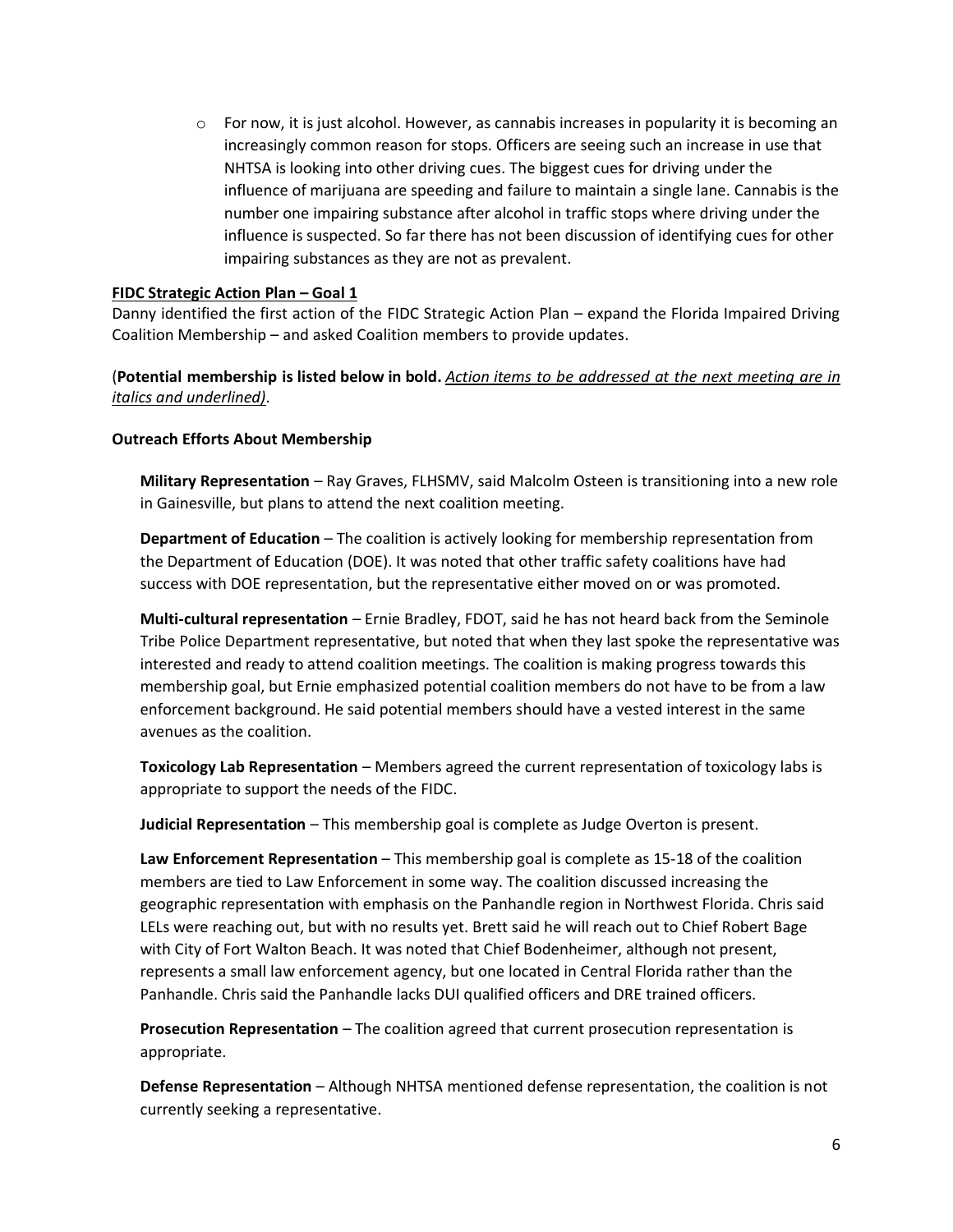**Vendor Representation** – The coalition is not actively pursuing vendor representation but does collaborate with vendors for meeting presentations. It was noted that NHTSA funding is strict concerning the expenditure of funds in relation to vendor partnerships.

**Public Health** – Three representatives from the Florida Department of Health, Office of Medical Marijuana use attended the meeting and provided an overview presentation of their office's role and mission.

# *Participants had the following questions and comments*:

- Chief Railey, FPCA, asked if the vendor issue was brought up by the assessment team or was it discussed in a roundtable format.
	- $\circ$  Chris emphasized that the coalition is not opposed to vendor partnerships, and they are suggested by NHTSA, but vendors need to understand coalition membership will not lead to business opportunities.

# **FIDC Strategic Action Plan – Goal 2**

**Educate Local Vendors and Distributors on Over-Service** – Ernie said William Jarvis will provide a presentation on drinks-to-go at the February 2022 coalition meeting.

**Community Traffic Safety Teams (CTSTs)** – Chris said the agency is working with CTSTs in pushing impaired driving messages, developing impaired driving tip cards and other educational materials. He asked that members share materials or any content they find helpful for FDOT to adapt for the coalition and other safety partners.

# *Participants had the following questions and comments:*

- Chris asked if law enforcement was seeing or hearing anything regarding drinks-to-go.
	- $\circ$  Chief Railey said it is luckily not creating new drunk drivers or changing the judgement of sober drivers.
- Carmen, FDOH, asked which cards were best or preferred for educational materials.
	- $\circ$  3 x 5 cards are preferred over 4 x 6, but the priority is having something pocket sized.
- Kyle said the Governors Highway Safety Administration (GHSA) is partnering with shared ride services in Arizona and asked if the coalition had looked into doing something similar.
	- $\circ$  Chris said a past partnership with GHSA in administering grants for DREs was labor intensive. More and more states are offering rideshare credits, but it can be a challenge to communicate its availability in expensive media markets. It would be worth considering implementing in a single media market, but the process is not currently at that stage. AAA Tow to Go was provided as an example of a successful private sector partnership.
	- $\circ$  Kyle recommended following how Arizona uses the money to determine if a similar effort would be worthwhile.

# **Impaired Driving Dara Presentation and Discussion**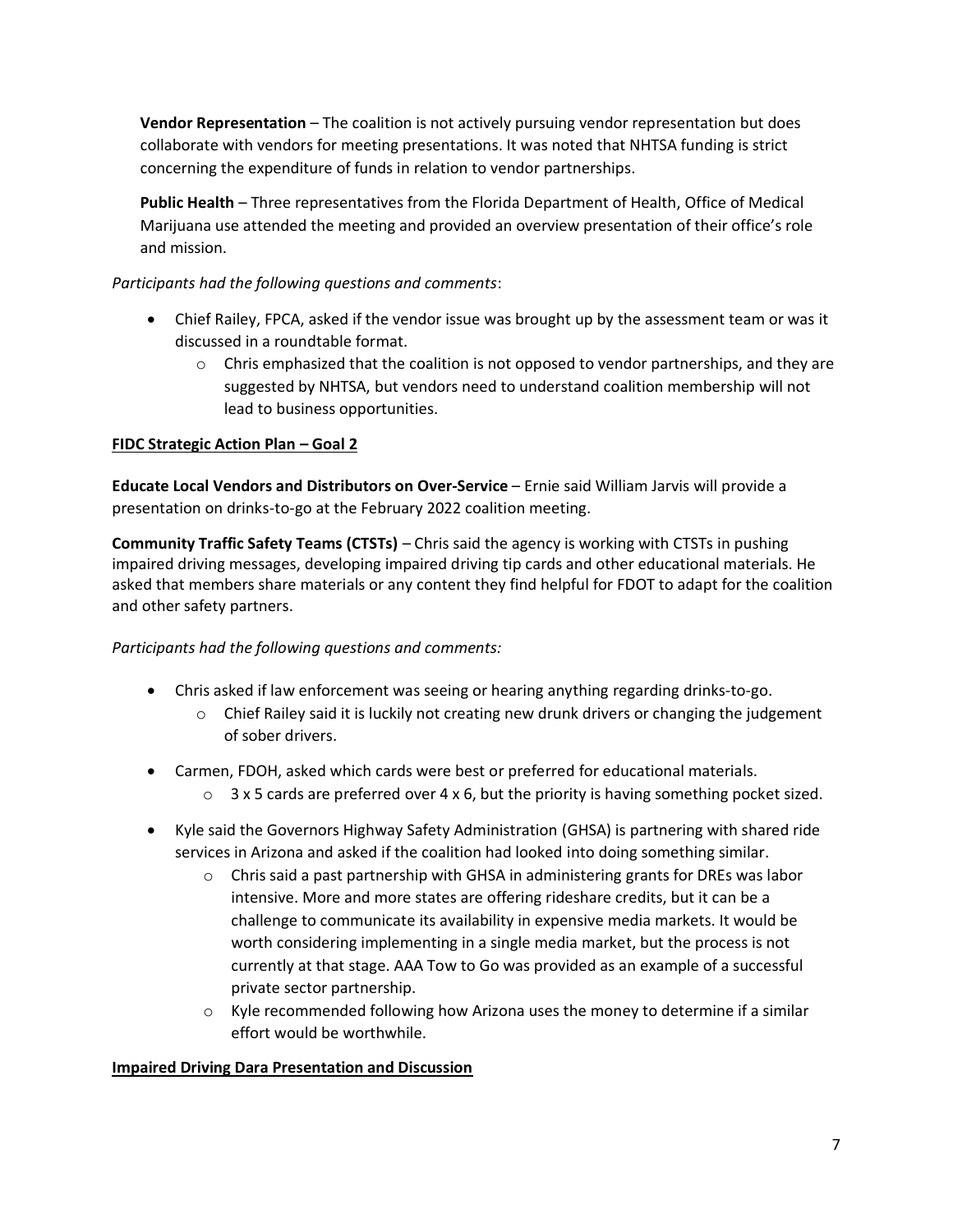Chanyoung Lee, CUTR, gave a presentation on trends in Florida's impaired driving data. Traffic deaths continue to increase in Florida, with 2021 preliminary numbers being significantly higher than other years. He showed the data trend dating back to 2004. Although there was a big drop in the number of fatalities concurrent with the economic recession in 2008, there was an increase every year until 2014, when there was a decrease in crashes contrasted with an increase in fatalities. He then compared Florida's traffic data trends to the nation as a whole. Overall, the trend was similar. A national study concluded that the 75 percent reduction could be explained by people not traveling. However, from 2014-2021 Florida's increase in traffic fatalities (36%) was twice as high as the US (18%). He then discussed the proportion of impaired driving fatalities. He displayed the total number of fatalities in Florida from 2019-2021 by month, noting that March is typically high. He said approximately one third of traffic fatalities involve impaired driving. The 2021 data suggests there will be a decline in fatalities, but this is likely due to a delay in reporting. He emphasized that in cases where a field sobriety test was given, 2021 had a higher percentage of test results and that officers need to make sure the paperwork is completed in all cases.

Chanyoung then compared the data trend with the FDOT impaired driving media plan. He discussed the different methods of focusing media resources: should resources be focused in the months with the highest raw numbers or in the months with a higher proportion of fatalities from impaired driving? In comparing the media plan to the NHTSA schedule, he suggested that the high times and months are not always in sync; tourist travel to Florida is high in March, for example.

Miami-Dade County has a low proportion of impaired driving fatalities at 14 percent, but due to the county's high population it has a higher total number of impaired driving fatalities. He contrasted the proportion of impaired driving fatalities of Miami-Dade with those of Duval County at 43 percent, Orange County at 30 percent, and Palm Beach County at 18 percent. He noted that these counties have similar numbers of impaired driving fatalities, but significantly different proportions from 2015-2021. In fact, the proportion of impaired driving fatalities in Miami-Dade, Broward, and Palm Beach counties have been declining since 2018. This is contrasted with the increase of the proportion of impaired driving fatalities in Duval, Hillsborough, and Orange counties. Palm Beach County was one of the counties with the highest proportion of impaired driving fatalities but has decreased significantly. He suggested Palm Beach County should be further examined to see what actions or factors are influencing the decline.

Chanyoung speculated that perhaps there is a decline in impaired driving among target age groups. He suggested that ridesharing may play a role, but it would not explain the decline in Southeast Florida and the increase in Duval, Hillsborough, and Orange counties.

In summary:

- There was an increase in traffic fatalities in 2020 and 2021, 30 percent of which were from impaired driving.
- There are delays in the timeliness of traffic crash data due to delays in agency reporting.
- Miami-Dade, Broward, and Palm Beach Counties reduced the proportion of impaired driving fatalities over the past several years while the opposite has occurred in Duval, Hillsborough, and Orange counties.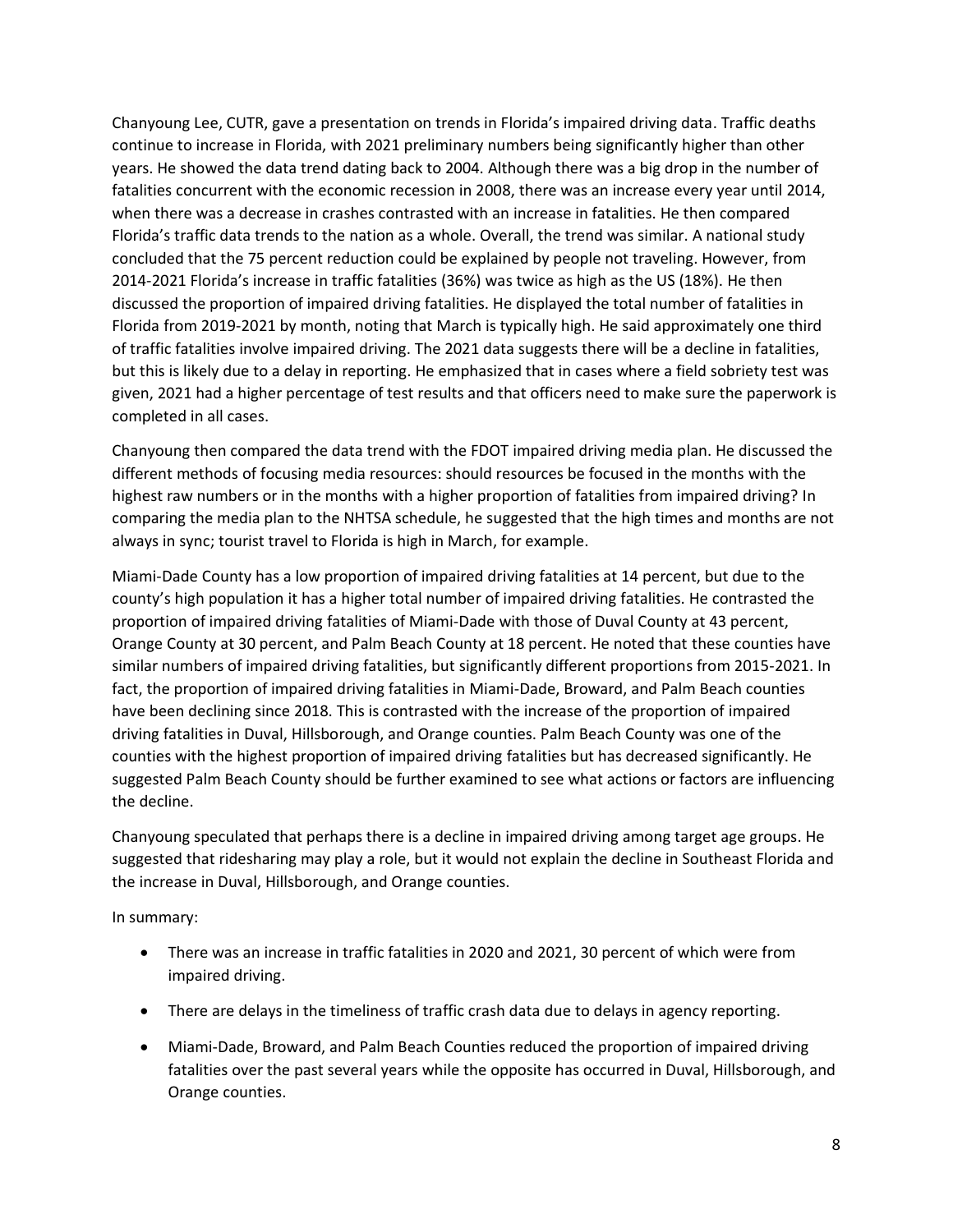#### *Participants had the following questions and comments:*

- Lt. Taylor, (FHP), asked if the reduction in the proportion of impaired driving fatalities correlated with areas with hit and run cases as hit-and-runs have reached unprecedented levels in Orange County with more repeat offenders, but those cases are not reported as DUIs.
- Kyle focused on Duval County's highest data point in the proportion of impaired driving fatalities which was 70 percent in 2017.
	- o Chris said he is actively reaching out to partners in Duval County.
	- $\circ$  Chanyoung verified that the 70 percent data point was accurate and posed the question of why Duval County's proportion of impaired driving fatalities is so high.
	- $\circ$  Danny suggested ride sharing use rates and transit coverage areas may play a role.

# **FIDC Communications Plan-Goal 4**

Danny reviewed the action plan items in the strategic plan and provided background on the purpose and intent of the communications plan. He said it will be important to monitor the data in Chanyoung's presentation to ensure the coalition is aware of shifting target audiences and is refocusing resources to the correct audience. The complete communications plan can be found on the FIDC website [\(Florida](http://flimpaireddriving.com/pdf/Florida%20Impaired%20Driving%20Communications%20Plan_2020.pdf)  [Impaired Driving Communication Plan\\_2020 \(flimpaireddriving.com\)\)](http://flimpaireddriving.com/pdf/Florida%20Impaired%20Driving%20Communications%20Plan_2020.pdf).

#### **Winter Holiday Paid Media Campaign Overview**

Chris Craig gave a presentation on the paid media campaign occurring over the 2021 holiday season. FDOT contracted with advertising firm St. John and Partners to buy ads in all Designated Market Areas (DMAs) throughout the state. Chris said the FDOT State Safety Office coordinates with St. John and Partners by providing information about the ads' target audience. The ads are focused on young men ages 18-34. With a budget of \$750,000 ads will be run on radio, television, and on social media. There will be ads run on YouTube and music streaming services. Chris said significant focus testing was conducted and influenced the approach of the messaging. Instead of discouraging drinking, the ads discourage driving while impaired. Ads will also be displayed on Facebook, Instagram, as well as digital billboards across the state. Almost every digital billboard willing to work with FDOT was bought by the media buyers.

Chris next provided a media summary by market. In addition to the targeted ads, FDOT is deploying dynamic message signs through the traffic messaging center. Approximately 230 law enforcement agencies are participating in the holiday campaign as well.

# *Attendees had the following questions and comments*

- Murray Brooks, SCRAM Systems, said he hears the ads all the time and wondered if the ads are updated and asked if they do media buys for Florida specific spikes in impaired driving.
	- $\circ$  The national campaign buys their own ads for all the states. FDOT works with the media buyer to analyze last year's NHTSA plan to avoid purchasing the same ad buys.
- Danny mentioned that the Occupant Protection Assessment recommended focusing ad buys in larger DMAs and asked if the Impaired Driving Coalition anticipates a similar recommendation.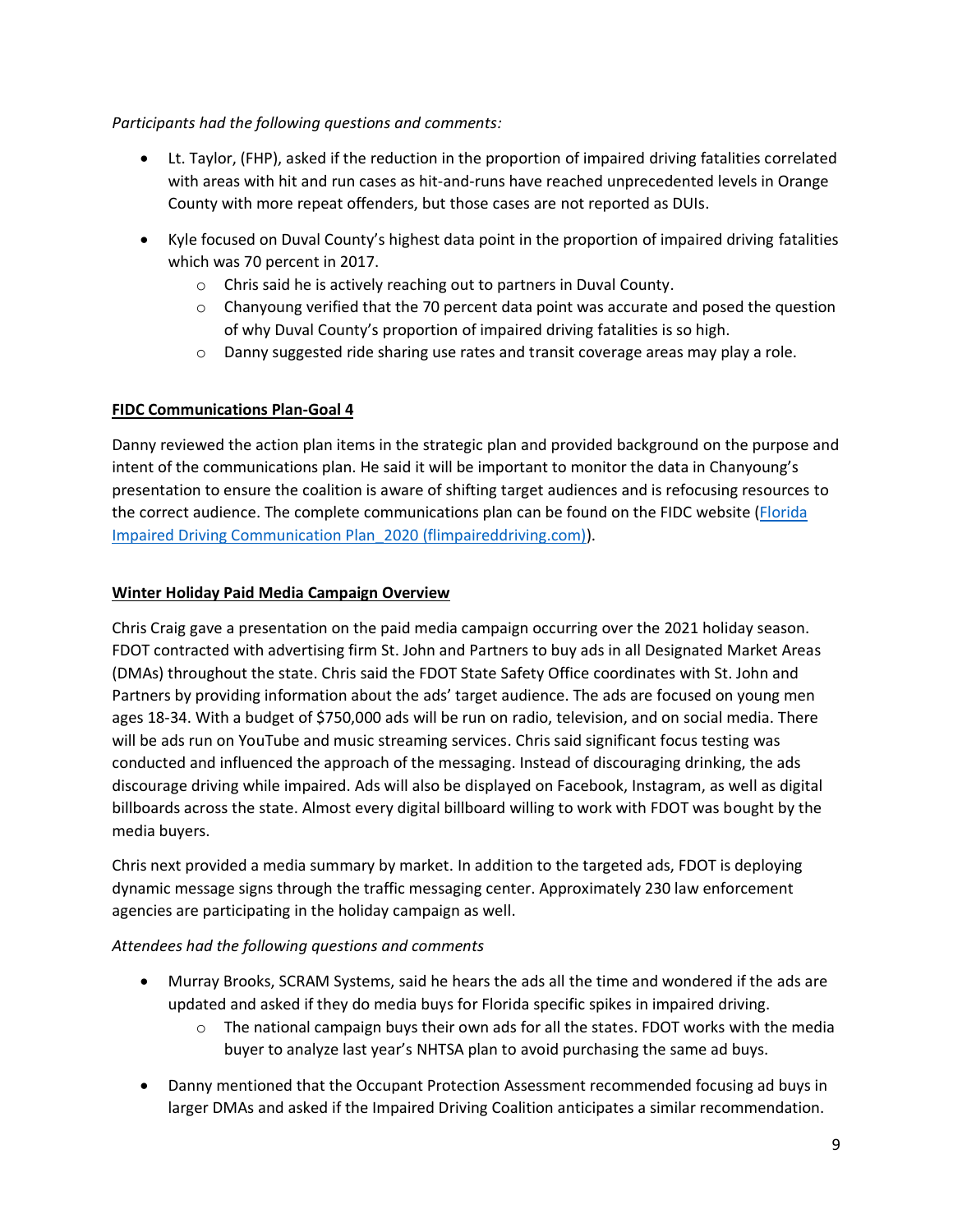- $\circ$  Chris said it is challenging to decide where to spend the money. He said it is hard to know if putting money in a limited number of places is the right approach to take. It is likely that the Safety Office may focus paid media resources in fewer regions, considering that is where the spikes in impaired driving are occurring. He said sports teams are willing and able partners that post on social media encouraging fans to designate a sober driver. The teams post before the games and are part of the paid advertising during the games. The teams also post for the super bowl and new year's emphasizing to enjoy the game by planning ahead. Chris noted that the ads target audience largely follow sports teams and said that is an effective way to reach them.
- Kyle asked if the same number of ads are going to be run in each DMA and is it more expensive to run the same number of ads in some areas as compared to others?
	- $\circ$  Chris said, a little bit of both. The more populous an area the higher the costs of the media buys.
- Kyle asked if there is any new highway safety money from the recently passed infrastructure bill.
	- $\circ$  The bill, H.R.3684 Infrastructure Investment and Jobs Act, may do away with some programs. As an example, no states meet the requirements to get Teen Driver related funding. Because of this the program will likely be deleted and the funds may be distributed to the states. Every year the State Safety Office receives approximately \$25 million in different areas. Impaired driving is one of the largest areas in terms of the portion of funding received for education, training, and overtime grants.

#### **FIDC Action Plan- Goal 5**

#### **24/7 Program Best Practices**

Ray Graves, FLSHMV, said he is working within Leon County and has made some progress with the local sheriff but not the judge. He will reach out to Walton County and continue working on this item.

Danny reviewed the re-education 24/7 program alternative of going to jail. The program requires enrollees to take a breathalyzer test twice a day. If they fail the breathalyzer test, they go straight to jail. The 24/7 program has been very successful in some states. There was a pilot program in Jacksonville but didn't get enough buy in from the judiciary. There is funding available for willing partners.

It was suggested that to have a successful 24/7 program there needs to be sufficient support from the judiciary and law enforcement to champion the program. Attempts were made to work with Seminole County on a similar pilot, but the county was not ready to prioritize it.

The DUI Diversion best practices white paper is available on the FIDC website: [\(http://www.flimpaireddriving.com/practices.html\)](http://www.flimpaireddriving.com/practices.html)

#### **Traffic Safety Resource Center**

Chris asked Danny to display the FDOT Traffic Safety Resource Center website currently under development. It is anticipated to be completed before the coalition's next meeting in February 2022.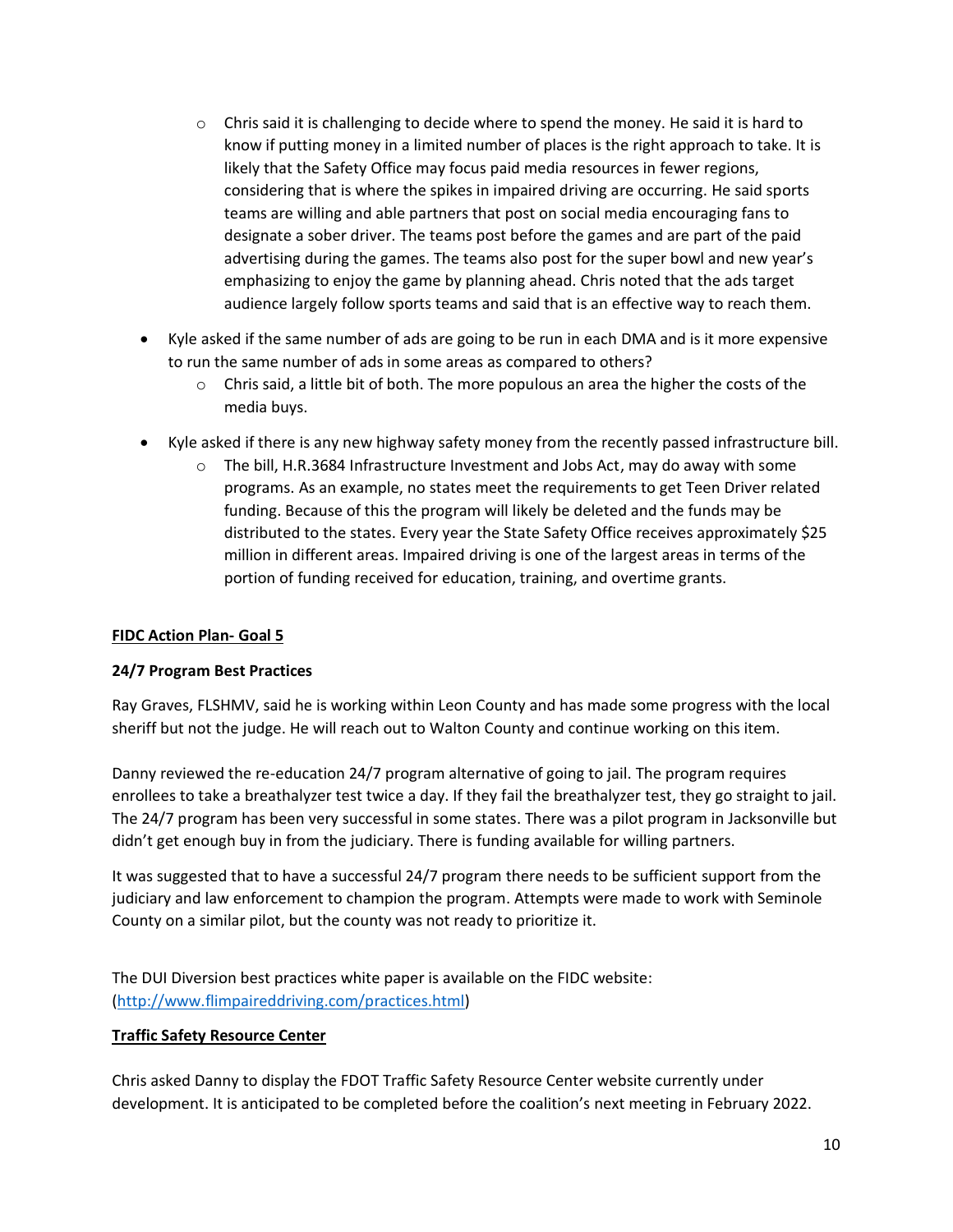Chris said the impetus for the website was the recurring partner feedback of having difficulty locating traffic safety materials. Law enforcement in particular was looking for more community outreach materials.

The site is designed to be a one stop option for traffic safety resources with no cost to the partner ordering materials from the resource center. The website design is ongoing. The public interface is working, but the software behind the site is still being worked on.

The site is organized across four different areas:

- Topics
- Campaigns
- Target groups
- Language

As an example, Danny displayed the existing Impaired Driving tip cards. The tip cards are downloadable as PDFs and can be ordered in hard copy format. The shopping cart function tracks the login information. The site also cross populates across program areas. Materials for riding a bicycle under the influence was provided as an example of a resource available under multiple categories. Once ordered, the materials are shipped free of charge. The site contains numerous topic areas. The different safety coalitions will assist in identifying gaps. Once complete, the Traffic Safety Resource Center will be significantly promoted. The Traffic Safety Resource Center is intended to provide community partner materials. A valuable piece of this model will be the ability for each coalition to view what the others have produced, and potentially blend what is effective. On average it is anticipated that materials will ship to an agency within two weeks. These materials are spread out across multiple sites currently. The completion of this site will coincide with the closing of the other sites.

#### *Participants had the following questions and comments:*

- Danny asked what the accessibility was like for the site.
	- $\circ$  There will be a register and approval process for partners. If it is not obvious, the University of Florida will follow up.
	- o The site will also house child safety seats for Child Passenger Safety Technicians (CPSTs) to distribute to the economically disadvantaged. In ordering child safety seats, credentials will be verified as part of the registration process, which may take a couple of days.
		- **■** If the site is tracking and reporting CPST registration is anyone following up?
			- Yes. Federal rules require CPSTs to provide documentation.
- Chanyoung suggested there be a two-tiered account system, one for the public and the other for agency partners who will have the ability to order materials in higher quantities.
	- $\circ$  The order limit is set high. The materials are available to the public in downloadable PDF. The Resource Center will be geared towards large shipments but may change if necessary to meet the variable quantities ordered.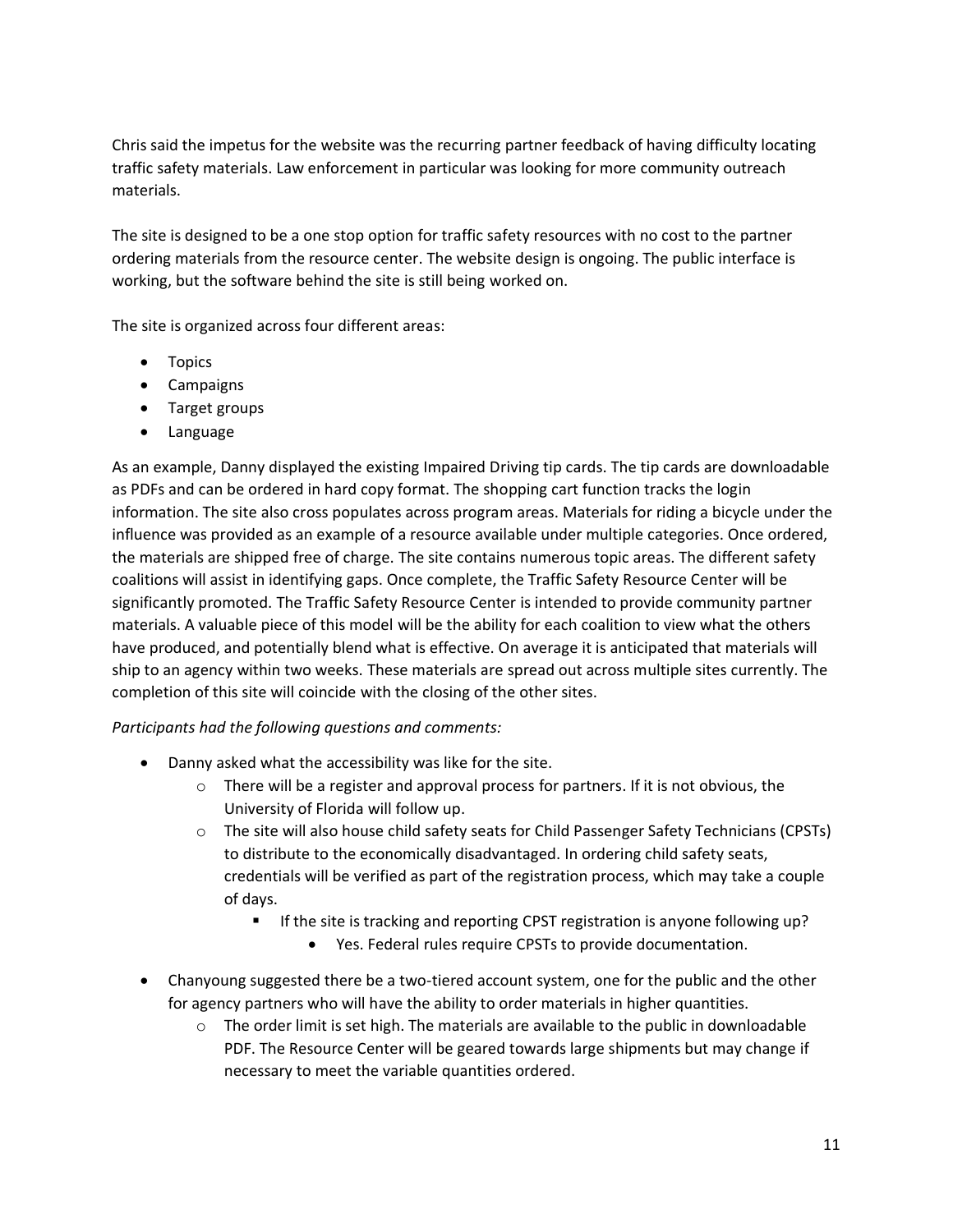- Chris said he wants all the coalitions to think about the materials available and identify potential gaps.
- Is there anything specifically related to motorcycle impairment?
	- o Instead of Don't Drink and Drive it is Don't Drink and Ride. Once the site is online and the coalitions identify gaps, what is missing will be targeted. For Impaired Driving, impaired motorcycle and bicycle riding materials could be developed. Additionally, a significant portion of wrong way driving in Tampa, for example, is due to impaired driving. The one stop shop nature of the site will identify potential cross over areas and opportunities for collaboration. Other coalitions have done breakout groups to identify lists of subjects.
- Is pedestrian safety separate from bicycle safety?
	- o Yes
- Are there materials for Boating Under the Influence (BUI)?
	- $\circ$  FWC has graphics for BUI. A large percentage of impaired boaters park at ramps and then drive under the influence. Chris will ask NHTSA if we can make it about driving. "Don't let BUI turn into DUI" was provided as a potential slogan.
- Chief Railey asked what is the plan for getting information out about the resource center?
	- $\circ$  Once the resource center is live, the FDOT State Safety Office will do a mass campaign partnering with the Law Enforcement Liaisons to distribute to police chiefs, sheriffs, and the Florida Highway Patrol. Likewise, all the traffic safety coalitions will receive an email asking to distribute.
	- $\circ$  Ernie said the impaired driving materials were designed for most situations including the basic law, different vehicle laws, and noted that biking under the influence is the same as driving under the influence. Materials can have general as well as specific content such as the updated cost of DUI compared to the cost of attending sporting events.
- Danny asked if the resource center could provide links to other resources if it cannot print them.
	- $\circ$  Chris said it is always an option, especially if there is another dedicated funding source.
- Murray, SCRAM, asked if agency partners can pull materials off the website and print under time constraints?
	- $\circ$  Chris said all the materials are available in a high-quality PDF format. Because some agencies want their logo on the materials a space for logos is purposefully left.
	- $\circ$  Ernie said the Drive Sober website will still be available, but the goal is to have the Traffic Safety Resource Center be the place for printing materials, but still be linked to the Drive Sober website.

# **FDLE Toxicology update**

Dennis Siewert, FDLE Toxicology, provided an update on the FDLE toxicological labs' status. The lab was hit hard by the pandemic losing two analysts and are operating at 60 percent staffing level in both labs in Orlando and Tallahassee. FDLE handles most of the state besides Miami-Dade, Broward,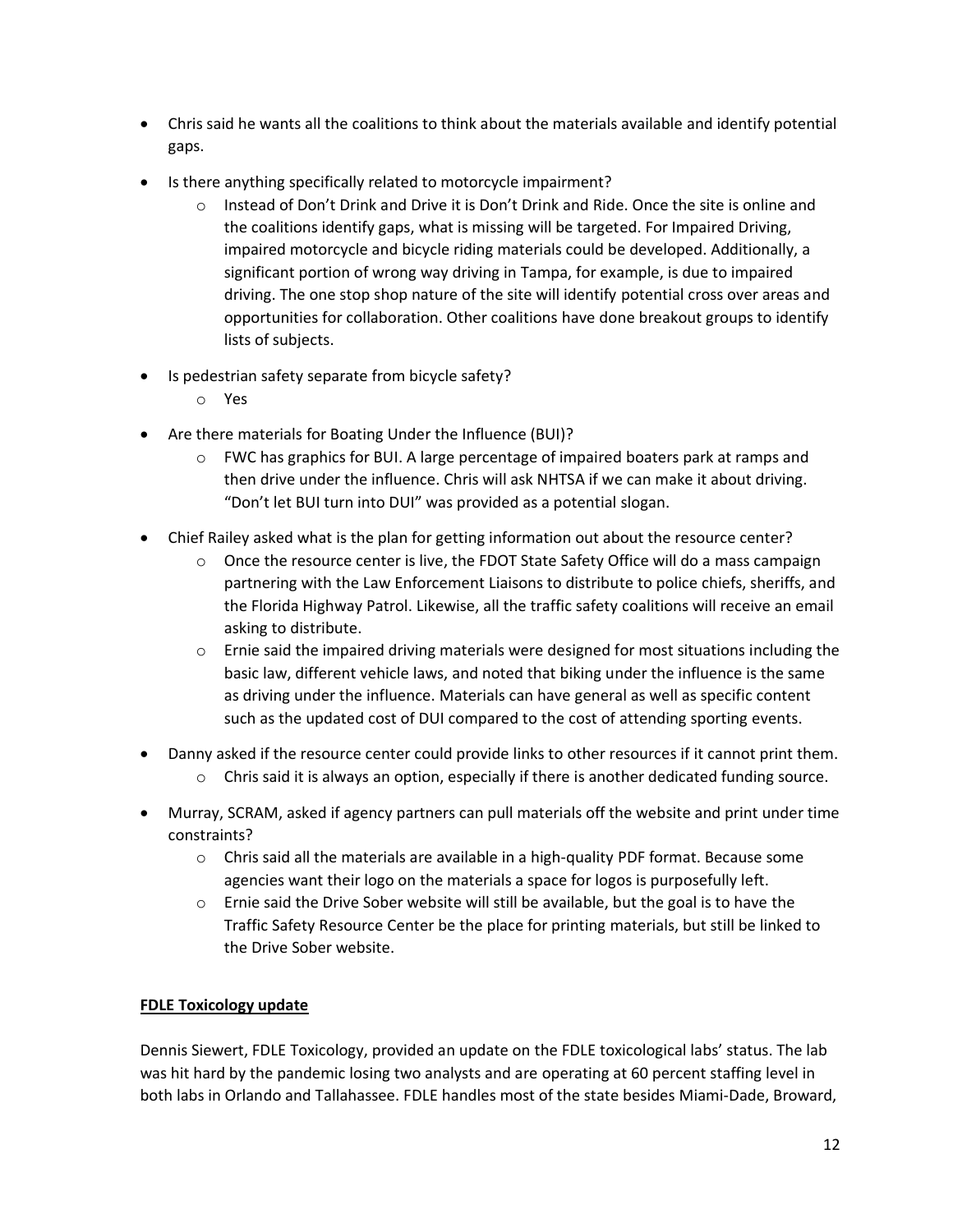Palm Beach, and Pinellas Counties.

Dennis said the new blood alcohol analyst should be ready by August 2022 and the new drug analyst should be ready by October 2022. In terms of staffing, they are at 8.25 full time equivalents (FTEs) through next year but need to be at 10 FTEs. FDLE is going to bring a new screening procedure online soon. The new screening procedure will be utilized in a hospital setting where different drug classes need to be identified. It will be good for most drugs including opiates assay. They do not have one for fentanyl. The amino assay has not been retired, but a new instrument is being utilized to detect every drug possible. The case goes from confirmation to extraction. The new screening procedure is anticipated to pick up fentanyl and benzodiazepines. It is anticipated to pick up fentanyl which would only necessitate one confirmation extraction instead of two which would reduce turnaround times. The staffing goal is to be back to pre-2020 levels by the end of 2022 with 20-30 days for alcohol results and 30-60 days for drugs as opposed to the current turnaround times of 60 days for alcohol and six or seven months for drugs.

- Kyle asked about designer drugs or when drugs cannot be identified.
	- o FDLE recommends sending to private lab. However, FDLE would send it back to agency if it is a substance they do not test for.
- Chris asked if there is anything that could be grant funded that would help with the turnaround delays, besides staffing levels. Potentially items to reduce extraction time.
	- $\circ$  Instrumentation is very difficult to secure funding for, but the turnaround times necessitate a conversation around the concept paper submittal period.

Dennis provided the context that it takes 2.5 years to train and complete background checks to replace analysts. Instrumentation devices are made outside of the country, but sometimes one component is manufactured or assembled in the US.

Chris said Palm Beach County is receiving the same machine to speed up results. He said FDOT subgrant money cannot be used to purchase property only. Since the toxicology labs need it, they must work on other items such as onsite training where vendors go with analysts to do one on one training with the instruments and software.

#### **Public Comment Period**

There were no comments from the public.

#### **Day 1 Recap and Wrap Up**

Kyle thanked participants for their engagement throughout the meeting and reminded participants to return at 9:00 am.

#### **Adjourn**

Day 1 Meeting adjourned at 4:30pm.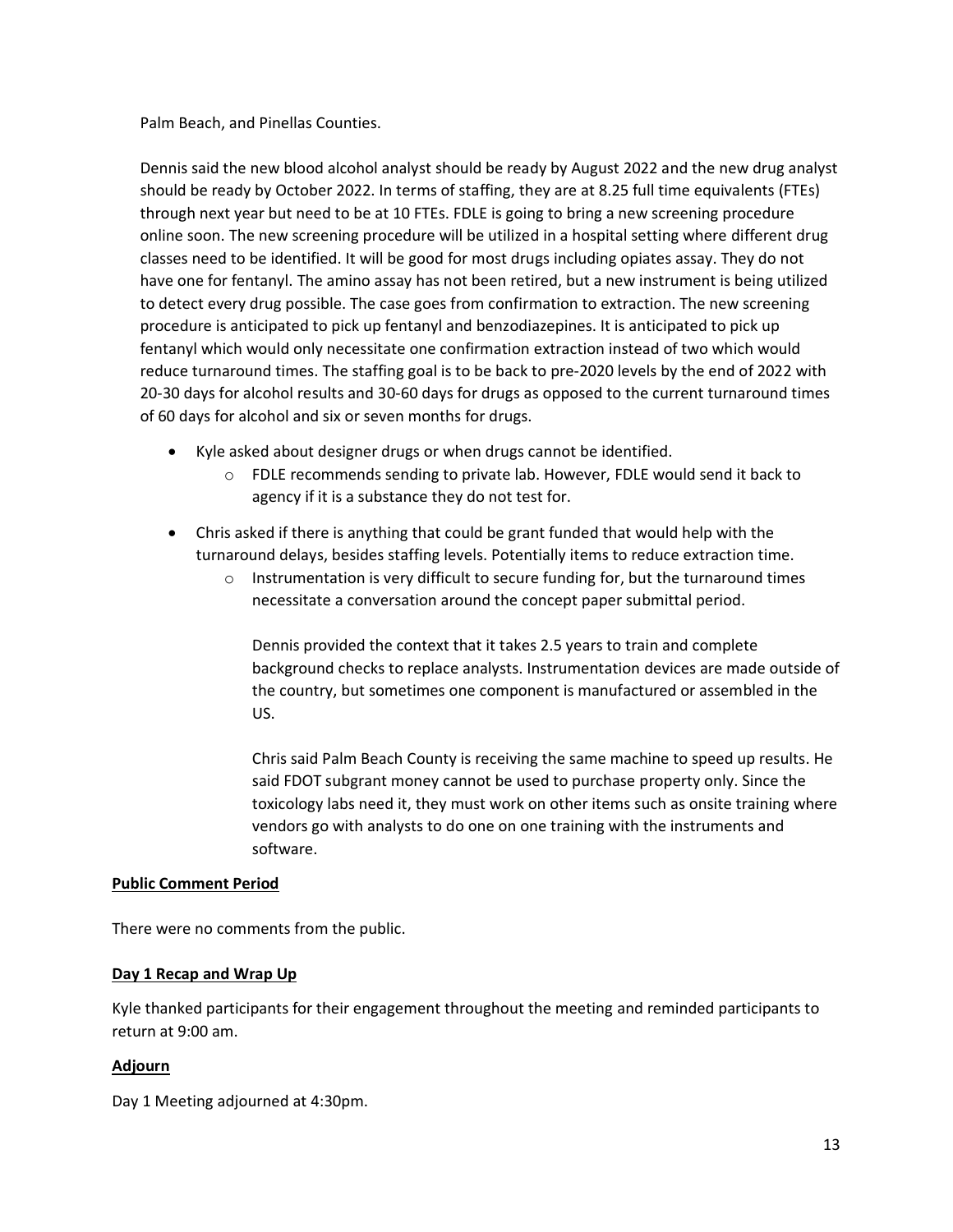# **3.0 Meeting Notes – December 2**

# **Review of Day One**

Kyle Clark provided a review of Day 1 of the December 2021 FIDC Meeting.

# **FIDC Action Plan-Goal 3**

#### **3.1 Model language for Chemical Test Refusal law**

Ernie referred to an Academy of Sciences web conference on drug impaired driving. The webinar discussed how Michigan refusal rates were very low. It was suggested this was attributable to using a different term. Instead of calling it a test it was called an evaluation. This change in terminology correlated with a decrease in the number of refusals. Ernie said it was worth looking into further. He will coordinate with Vincent Petty, Tim Cornelius, and Michigan law enforcement officers involved in the terminology change. He emphasized that the law did not change, but the way officers talked to individuals about it did.

- The implication of this necessitates having to adjust the language used on the implied consent cards, if effective.
- Ernie said that is why it is worth looking further through coordination with the Michigan Impaired Driving Coalition program manager.

#### **3.2 Diversion Programs**

Danny noted the DUI Diversion Program Best Practices are included on the FIDC website. He said the coalition has discussed the potential for repeat offenders to take multiple diversion courses and be treated as a first-time offender and will coordinate with Ray Graves to identify the number of potential repeat offenders being treated as first-time offenders.

#### **Model language**

Danny noted the model language on ignition interlock is on hold for the moment as MADD and other partners follow relevant legislation related to impairment evaluation technology requirements and standards for all new vehicles. Larry Coggins, MADD, provided an overview of the pending legislation and its potential implications.

Danny said the process to link citation to the impaired driving court case has been completed and confirmed with Vin Petty that the prosecutors are aware of the change, and it continues to work without complaint.

#### **Florida Department of Health, Office of Medical Marijuana Use Overview Presentation**

Carmen Dixon, Nurse Educator and Training liaison, with the Florida Department of Health's Office of Medical Marijuana Use (OMMU), gave a presentation providing an overview of the OMMU Program. The goal of the program is to inform and educate about the responsible use of medical marijuana. Carmen provided a brief legislative history of legal medical marijuana use in the state of Florida.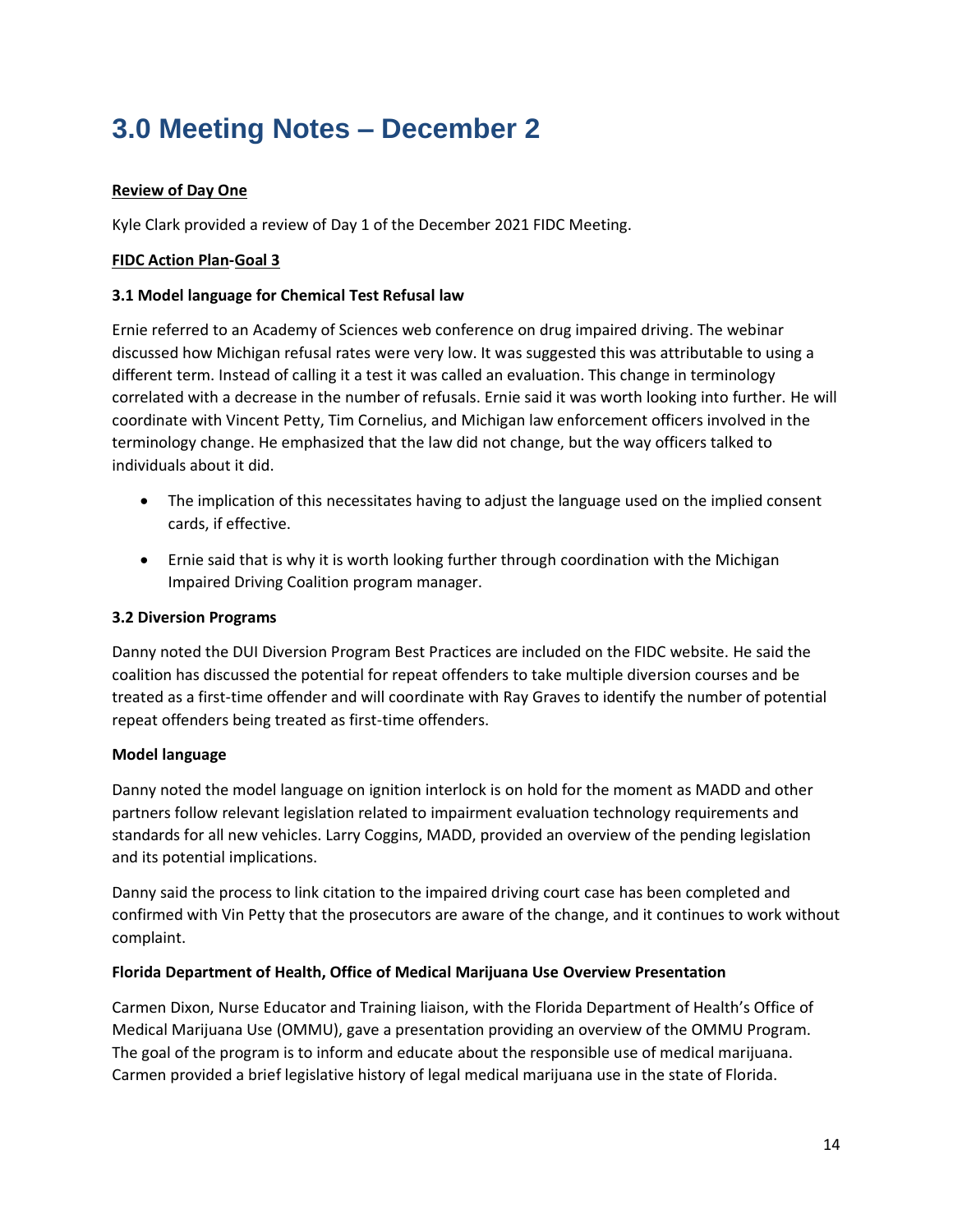The presentation was organized around reviewing the qualifications required for physicians and patients, how to identify medical marijuana cards, and providing a crash course introduction what OMMU does.

In 2014 medical marijuana was approved for patients with cancer and seizure disorders in Florida. In 2017 Amendment 2 was passed expanding the list of treatable conditions, statewide. The most recent legislative language was expanded to include edible forms of medical marijuana as treatment options.

OMMU is organized around two groups: Operations, and Compliance and Licensing. Operations refers to the Office itself and their management of the medical marijuana registry. The registry is an information hub for patients, doctors, and law enforcement. Operations also includes contract management, fleet maintenance, facility management, and staffing tools. Within Operations, the Communications Office provides call center support, email support for doctors and patients, conducts outreach, and creates educational materials for distribution to patients and doctors. The educational materials provide information on cancer, multiple sclerosis, and other certain conditions. Changes in the registry, information from inspections, testing labs, Medical Marijuana Treatment Centers (MMTCs), public records, rules for fulfilling requests from lawmakers, and patients are within the purview of Operations.

Compliance and licensing both manage and conduct the inspections of all licensed MMTCs statewide. Inspections fall under F.S. 381.986. There are 380 dispensaries in Florida, each of which are inspected twice a year. There are approximately 34 growers, all of whom are inspected four times a year. This adds up to close to 1,000 unannounced inspections. Complaints and variances also require inspections. Licensing covers variance requests and provides authorization to MMTC facilities quarterly and twice a year. All employees, patients and caregivers must pass background checks to encourage responsible use.

Compliance covers MMTC product and website audits. 157 products are submitted, approved, and permitted to be sold. There is not one product that has not gone through compliance and licensing. Compliance reviews deficiencies and submits reports to Tallahassee. Facilities identified to have deficiencies must produce a corrective action plan demonstrating proof of correction. There are eight state laboratories that ensure final products pass all state regulations regarding potency, microbes, and herbicides. Every product runs through one of the labs.

Florida's Medical Marijuana Program allows for the safe and responsible use of medical marijuana for the treatment of qualifying medical conditions. A variety of conditions qualify. Some qualifying medical conditions are broad such as chronic pain and Post Traumatic Stress Disorder (PTSD), while others are specific such as Crohn's Disease or Multiple Sclerosis.

- Anne Rollyson, Florida Safety Council, asked if the qualifying medical conditions have parameters determined by the Department of Health or is the determination of a patient having a qualifying medical condition up to doctors.
	- o Carmen responded that each patient's definition of pain may vary. The state of Florida and medical boards cannot determine a patient's definition of pain. Whether a patient has a qualifying condition is up to doctors. Doctors are the liaison for what condition a patient falls under. The actual guidelines for quantity and frequency of use are based on the doctor's judgement.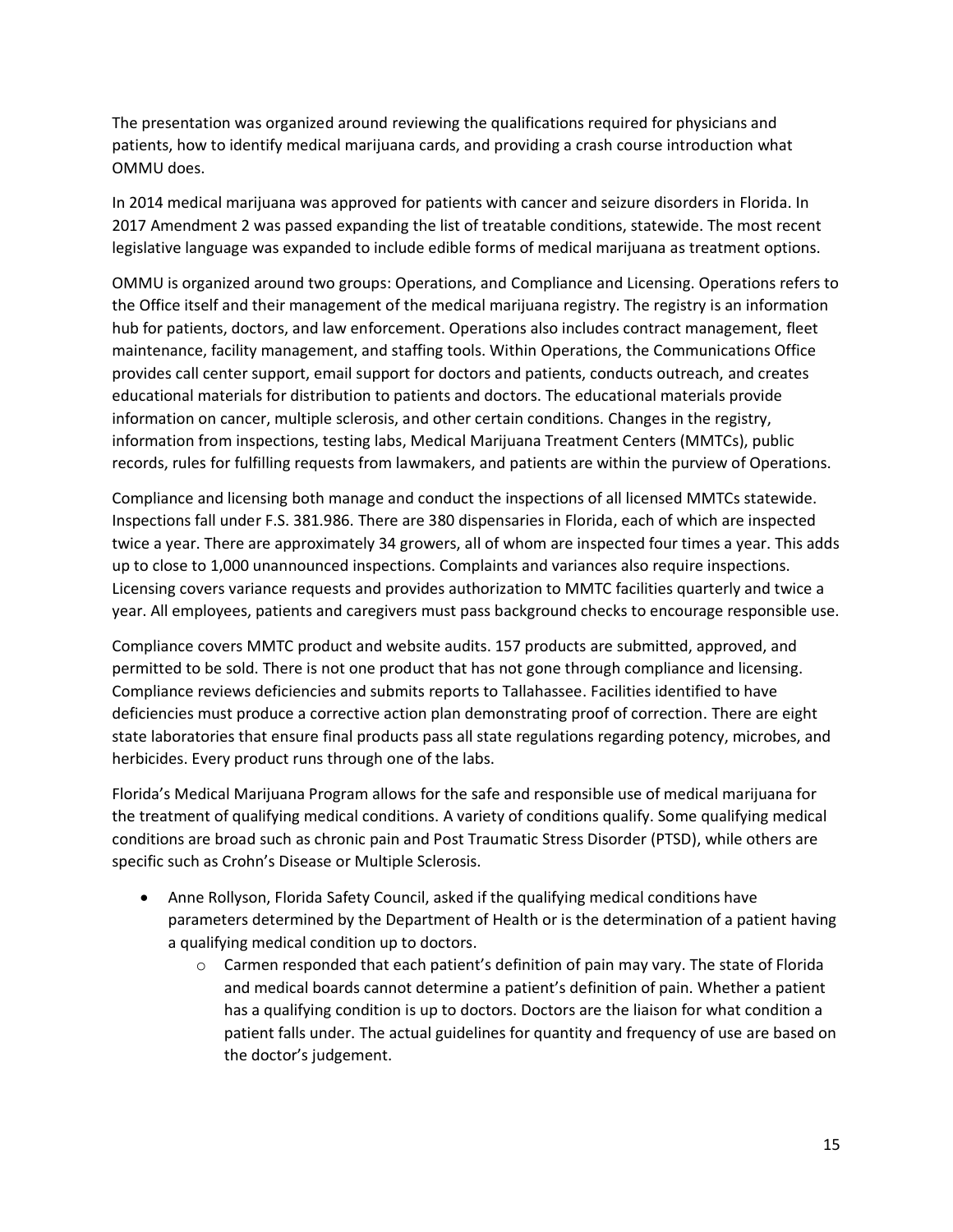- $\circ$  Anne said that she is seeing a lot of people with mental health and PTSD symptoms, but are not diagnosed with any condition, who are then prescribed medical marijuana without a precedent.
- $\circ$  Carmen said that any medical condition of the kind or class listed in statute can be treated by medical marijuana, but that it is ultimately the doctor's determination. The physician must submit documentation that algins with medical assurance review. The prescribing doctor must do their due diligence, but the kind and class of qualifying condition is loosely interpreted.
- Brandy Howard, SunCoast Safety Council, asked if it ever rises to the level of further review if a physician is always prescribing based on the broadest criteria?
	- $\circ$  Carmen responded that OMMU covers every aspect related to medical marijuana, except the certification of physicians. Medical boards oversee and regulate physicians. If the OMMU comes across loose definitions those instances are forwarded to FDOH's Office of Medical Quality Assurance, who follow up on the OMMU's recommendations. However, the relationship between patient and physician is privileged and must be respected. If patients do not have a diagnosis of a qualifying medical condition, documentation of recent medical history proving the need must be provided. Although PTSD is often focused on, most patients are 50 years and older with chronic diseases such as cancer, Crohn's, or Parkinson's. The main benefit is education for the responsible use for the treatment of major diseases.

The OMMU Program process starts with a doctor's examination for a qualifying condition. The patient's information is then entered into the MMU registry. The physician determines a treatment plan and certification into registry. An ID application is then submitted. OMMU then reviews and approves that application in approximately 10 days. Once an ID is issued, patients must visit their physician every 210 days after their initial visit and be given a new recommendation for a treatment plan. Likewise, the card must be renewed annually.

- Danny asked why 210 days?
	- $\circ$  Todd, OMMU, replied that it was written into statute originally based on what other states were doing.

Every qualified physician must have an active license and take a course every two years to stay qualified. The registry contains everything patients, doctors, and treatment centers would need. It is a one stop show for information to be entered and reviewed.

Caregivers are allowed to buy, store, and dispense medical marijuana to a patient. Caregiver and patient are denoted on the cards. Each patient is allowed only one caregiver, but there are exceptions such as cases involving multiple epileptic children or a developmentally disabled adult. The caregiver system was put into place for those who cannot travel to a dispensary. Some dispensaries have deliveries, but the same rules still apply, those receiving the product would have to provide ID and be able to be identified by law enforcement in the registry. Caregivers must pass a background check if not a close relative. Applicants with previous drug violations are disqualified from being caregivers.

• Chief Railey asked if there is regulation concerning the strength of Tetrahydrocannabinol (THC) coming out of dispensaries.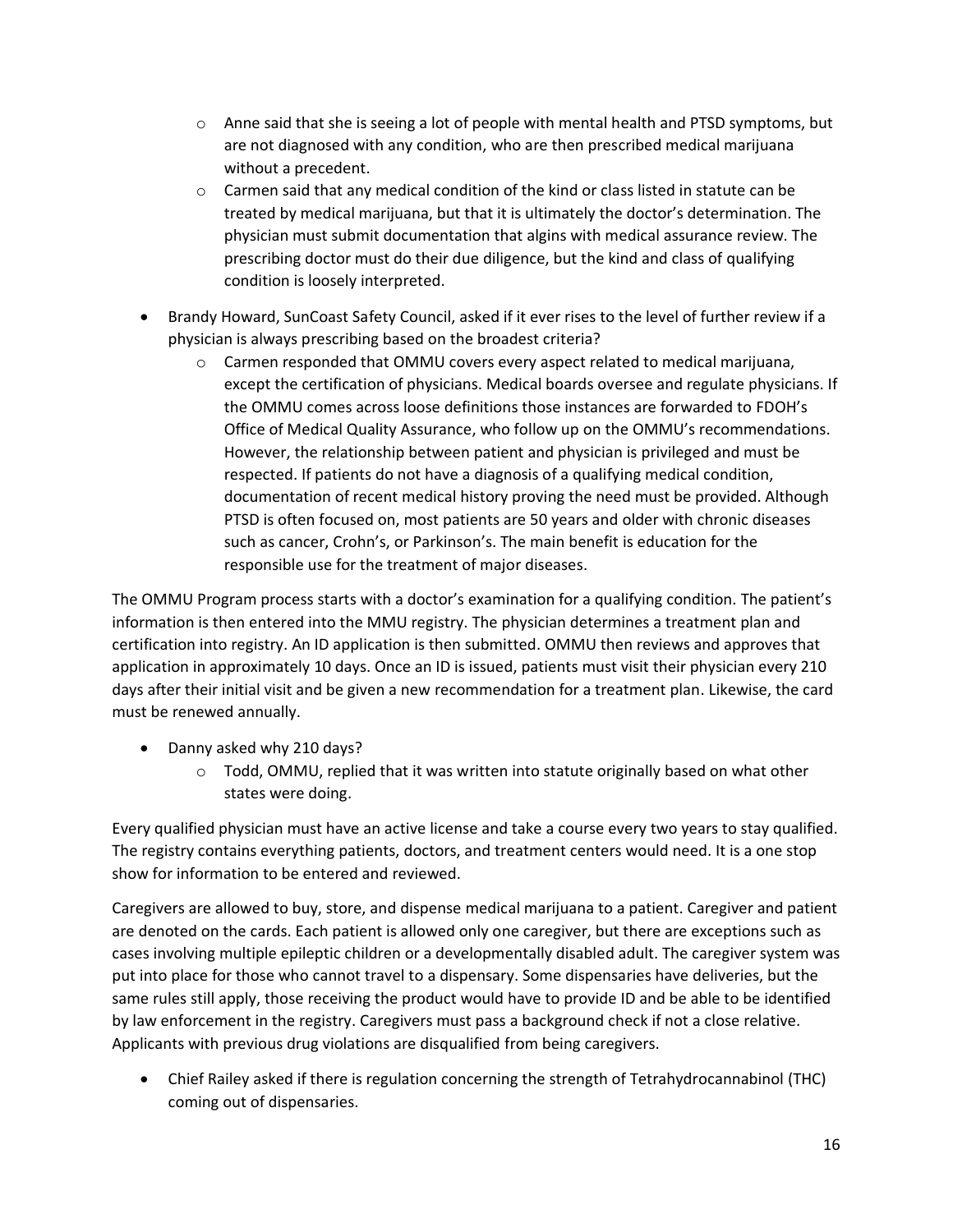- $\circ$  Todd responded that every product is tested for levels of potency, but physicians decide how much THC the patient needs.
- Chief Railey asked if in the case of Cannabidiol (CBD) where the THC is a small percentage is it tested for.
	- $\circ$  Todd said CBD products not sold at an MMTC is derived from hemp which falls under the jurisdiction of the Florida Department of Agriculture and Consumer Services (FDACS). Doctors are hesitant to prescribe CBD because to his knowledge there is not as much testing compared to medical marijuana.
- Kyle asked if the status of caregivers is contingent on the patient's qualifying conditions?
	- $\circ$  Todd said that a caregiver possessing product when a patient is disqualified is illegal and that product must be transported in the packaging from the MMTC. The OMMU has a presentation on packaging specifically geared towards a law enforcement audience.
	- $\circ$  Carmen said their goal is to put the "medical" back in medical marijuana in terms of packaging, so it looks plain and displays the patient number in a way similar to a prescription at a pharmacy.
- Anne asked since caregivers must do background check, do patients go through background check in the case an applicant has a history of DUI?
	- $\circ$  Todd said there is no system in place set up to receive 316 violations. To do so would require a statutory change. The OMMU does not cover F.S 316, only 396.

*The coalition suggested that working on 316 violations should become an action item.*

- Anne said people with a history of addiction or DUI should be ineligible to get a medical card.
	- $\circ$  Carmen responded that it is not OMMU's place to make that call. Unless they have violated 893, the OMMU cannot revoke their card. However, she agreed that if a person has a card and a history of DUI it should be reviewed. If they were a prior or repeat offender, hopefully it will catch up with them. In this case OMMU would refer for medical review.
- Brandy asked if suspension and revocation are the same?
	- $\circ$  Todd said suspension happens initially pending adjudication. Conviction results in permanent revocation. The registry is the focal point; it is not legally sufficient for patients to show a card in a law enforcement interaction. The registry is the safeguard against abuse.

Carmen discussed the inspection process. Based on statute, MMTCs must have 24/7 recordings going back 45 days. She will pull random sections of surveillance. The inspection team reviews hours of footage, if marked as having a deficiency, a report is forwarded to Tallahassee. The MMTCs consist of three different stages: cultivation, processing, and dispensing, constituting a seed to sale system. The system is vertically integrated in that for each MMTC there is one company growing, processing, and dispensing product. This allows the tracking of complaints. The seed to sale system is similar to how prescriptions or food items are flagged. Once the source is identified, the product is either retested or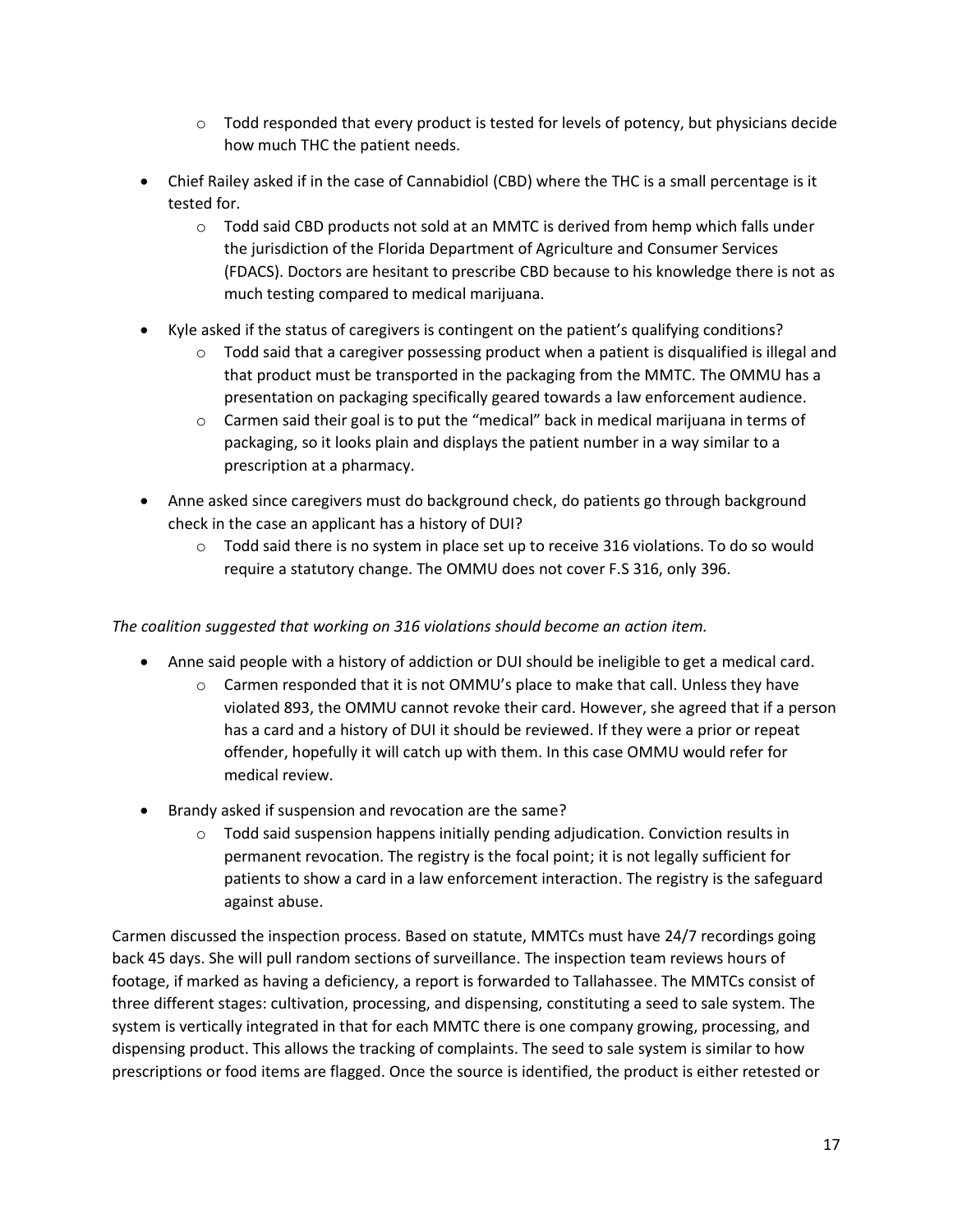destroyed to ensure the final product is safe for consumption. Each MMTC must receive authorization at each stage. OMMU is always inspecting and reviewing any and all changes.

• Murray, SCRAM, said that is a big mission and charge for not being under the jurisdiction of FDACS.

Carmen said there are 34 cultivation facilities, 26 processing facilities, 13 fulfillment and storage centers, and 385 dispensaries.

During cultivation inspections closets are inspected for the herbicides used. Processing is where medical marijuana is changed into oils, gummies, and other edible products. These facilities are inspected quarterly in an unannounced fashion and must have 45 days' worth of 24/7 recordings on hand. Inspection teams are strict in identifying violations. Every violation is sent up the chain and puts violators on notice.

There are 20 MMTC companies. Each MMTC has cultivation, processing, fulfillment and storage, and dispensing facilities. Each company cannot share facilities.

- Anne asked if there were parameters on advertising medical marijuana?
	- $\circ$  Todd said there are no limits on physicians advertising, but MMTCs are regulated in statute and are not allowed to advertise.
	- o Danny said some are advertising job openings.
	- $\circ$  Carmen said she is conducting outreach to good doctors to counter advertising and is making a point to encourage more credible doctors to get certified.

There are 8 testing labs through which all final product of all MMTCs go through. MMTCs often build their own labs to test their products before sending to the state. The state labs test for potency, microbes, salmonella, heavy metals, herbicides, among other things.

# *Participants had the following questions and comments*:

- Can law enforcement cite people without a card?
	- $\circ$  Carmen said it is important for OMMU to maintain a healthy relationship with law enforcement. She shares law enforcement's aggravation towards someone abusing privilege and not using responsibly. She has presentations on packaging and how to utilize the registry. Law enforcement has access to registry and can run information in real time similarly to how driver's licenses can be run at traffic stops. Patients and caregivers are required to always carry their cards. Statute states that if an individual is in position of product, they must have their card, however, sometimes there is a delay in printing the cards.
- How do can officers access registry if they are not aware of registry?
	- $\circ$  Todd said OMMU gives access to law enforcement agencies as master users. The agency then decides how many users have access.
- Danny asked if the Traffic Records Coordinating Committee should discuss having TraCS (Traffic and Criminal Software) Florida incorporate the OMMU registry?
	- $\circ$  Todd and Chris said personal information poses similar challenges as emergency data.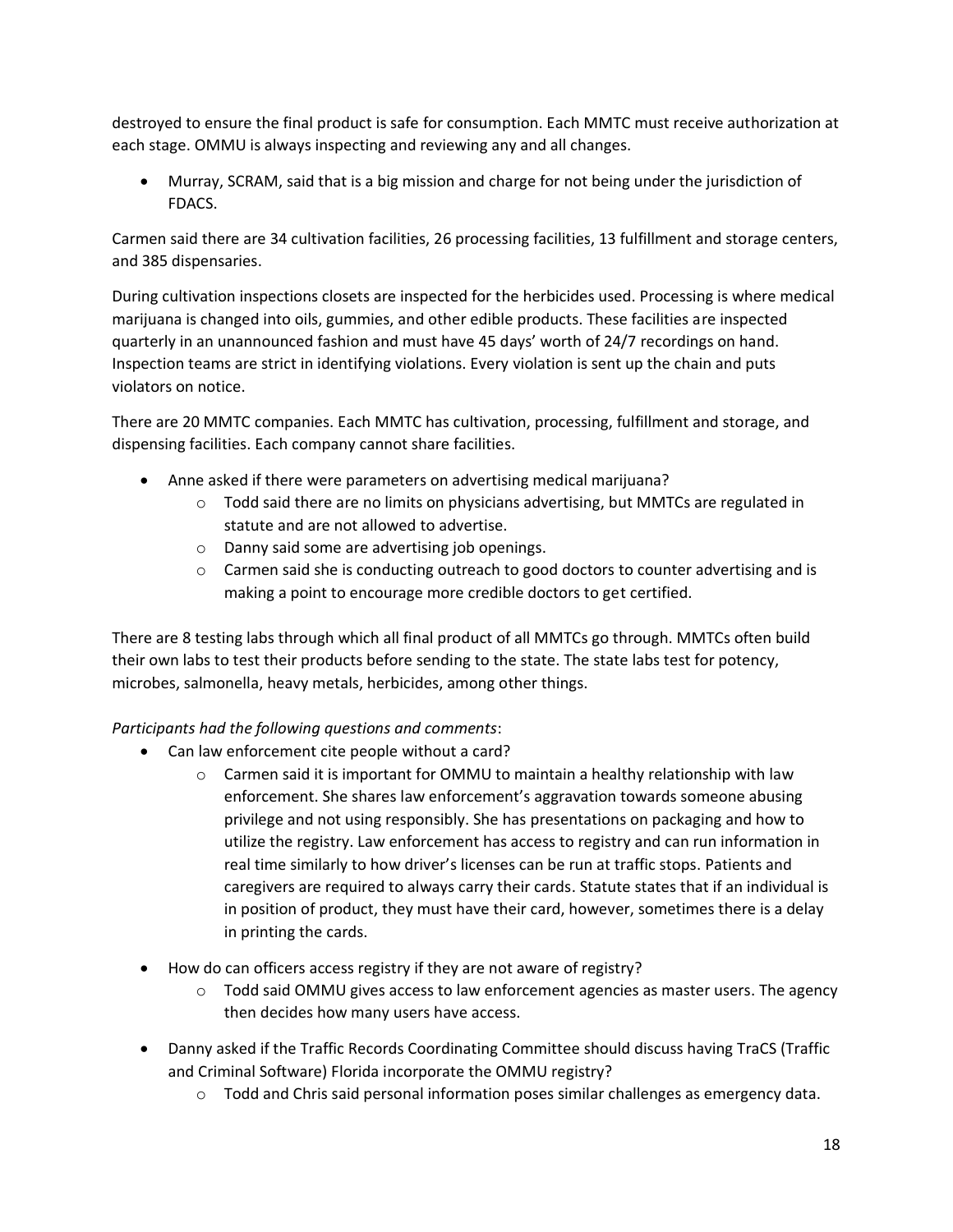The registry allows officers to see the exact amounts patients are supposed to have as well as the type of product. It verifies patients, caregivers, orders, and dispensations. Valid transporters must be in the registry and have a manifest that includes information detailed in statute such as a driver's license number as well as pick up and drop off times.

Law enforcement users are given access as a master user that then create and manage additional accounts desired for their organization. In terms of reporting abuse, OMMU relies on LEAs to identify repeat violators. FS 893 is the standard for suspension and revocation. Violations are based on statutes. Carmen looks forward to partnering on quick reference materials.

It was noted that FDLE provides training on CJNET for medical marijuana pursuant to s 381.986. Carmen provided the following link for more information [\(https://knowthefactsmmj.com/\)](https://knowthefactsmmj.com/)

#### In Summary:

OMMU's charge is to educate and inform.

Florida's Medical Marijuana program has 2,802 qualified physicians, 20 MMTCS currently operating with 384 distribution locations.

OMMU is reaching out to oncology offices and specialties that are covered under qualifying conditions but are focused on the number of patients per year. As of November 2021, there are 644,173 patients in the registry.

*Participants had the following questions and comments:*

- Murray asked if there were reciprocity agreements with other states.
	- o Todd said Florida does not have reciprocity agreements with other states.
- Does OMMU get asked for best practices?
	- $\circ$  Todd said it rarely happens but that the office would be willing to work on best practices that could be readily available if a legislator asked for it.
- Chanyoung asked if the website had information related to driving.
	- o Carmen said the website provides in depth information for responsible use that stresses medical marijuana should be treated like alcohol, i.e., do not drive or operate heavy machinery. OMMU is in the process of developing new materials related to pregnancy, legal use, amongst other topics. The process for developing materials is OMMU generates the content, and the surgeon general approves it. The website says to not operate a car or boat when using medical marijuana.
- Is medical marijuana dispensed in bags?
	- $\circ$  Carmen said yes, if it is called medical marijuana, it should be treated as a medical product with clear and legible text per Florida Statute.
- Is it multi-lingual?
	- o Yes, similar to pharmaceutical disclaimers.
- Chris asked if there was room to have a visually appealing graphic that catches the eye.
	- o Todd said It would be an ask to do something visual.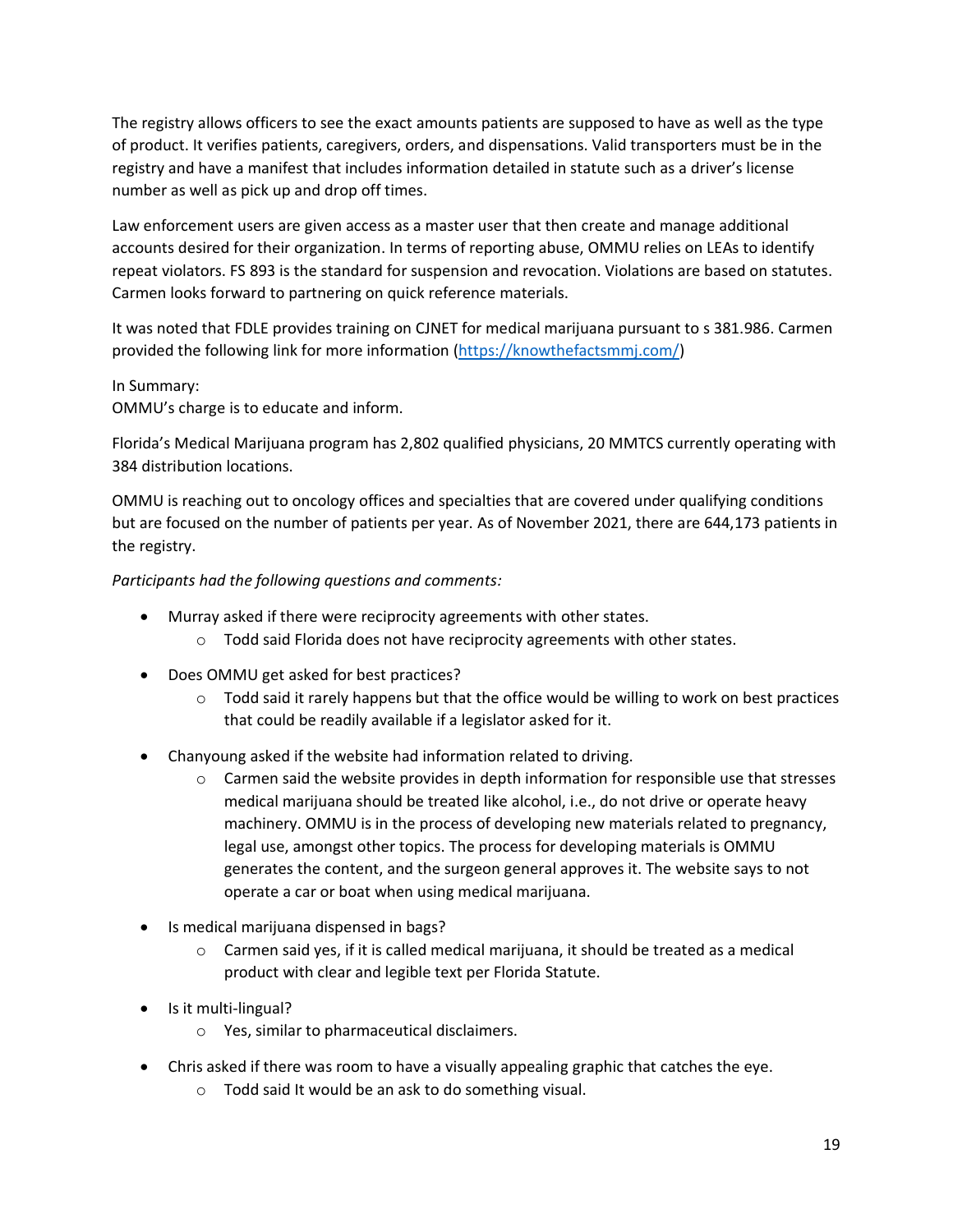- Does OMMU make the information sheet that is always given whenever medical marijuana is dispensed to a person?
	- $\circ$  No, the dispensaries make them within the parameters listed in state statute.
- Maybe best practices during conversation of sale could be treated as a teachable opportunity to talk about not driving as well as encourage these facilities to maintain the medical part of medical marijuana.
- Chris said it is worth exploring visually appealing tip cards about the dangers of driving.
- Anne said she would like to see someone convicted on DUI to be disqualified.
- Kyle asked do we prevent the possession of alcohol due to DUI convictions.
	- $\circ$  No, so we cannot treat it differently in this case, as DREs would have to be only looking at medical marijuana. It could only work in a post adjudication supervision scenario.
- Danny asked where additional information on the website is coming from?
	- $\circ$  All information is tied to statute. OMMU does use best practices recommendations. Although they have been thoroughly vetted, they are only recommendations.
- Murray asked if OMMU had talked to people in similar roles in other states? Is there a consortium that meets?
	- $\circ$  Carmen said she reaches out and has conversations with other people in similar roles and only uses credible sources such as the National Institutes of Health and the New England Journal of Medicine.
	- $\circ$  Todd said states are trying to pull medical and adult use together. However, most are full legalization states facing different challenges than Florida.
- Chris said at the next meeting the coalition would be interested in the law enforcement education presentation.
	- o Todd said the one they usually give is generally 2 hours.

Todd then shared examples of patient and caregiver ID card examples.

- Judge Overton commented that the Prosecutors Association and the judiciary need to be looped into what OMMU is doing.
	- $\circ$  Todd said the director is often called to testify, but access to registry would have to go through the public records request process. He noted that the registry is technically still in infancy and is set to change significantly.

# **FIDC Action Plan- Goal 6**

The DRE Face Sheets are currently being reviewed by TraCS. Tracking law enforcement training is difficult to do since it is not statutorily required. The coalition has looked at FDLE's training materials, but they are required to track law enforcement training via statute.

The coalition agrees that it should not be creating another database.

• Chris said he has had conversations with Ray that indicated FLHSMV is going to have a DUI tracking system from start to finish.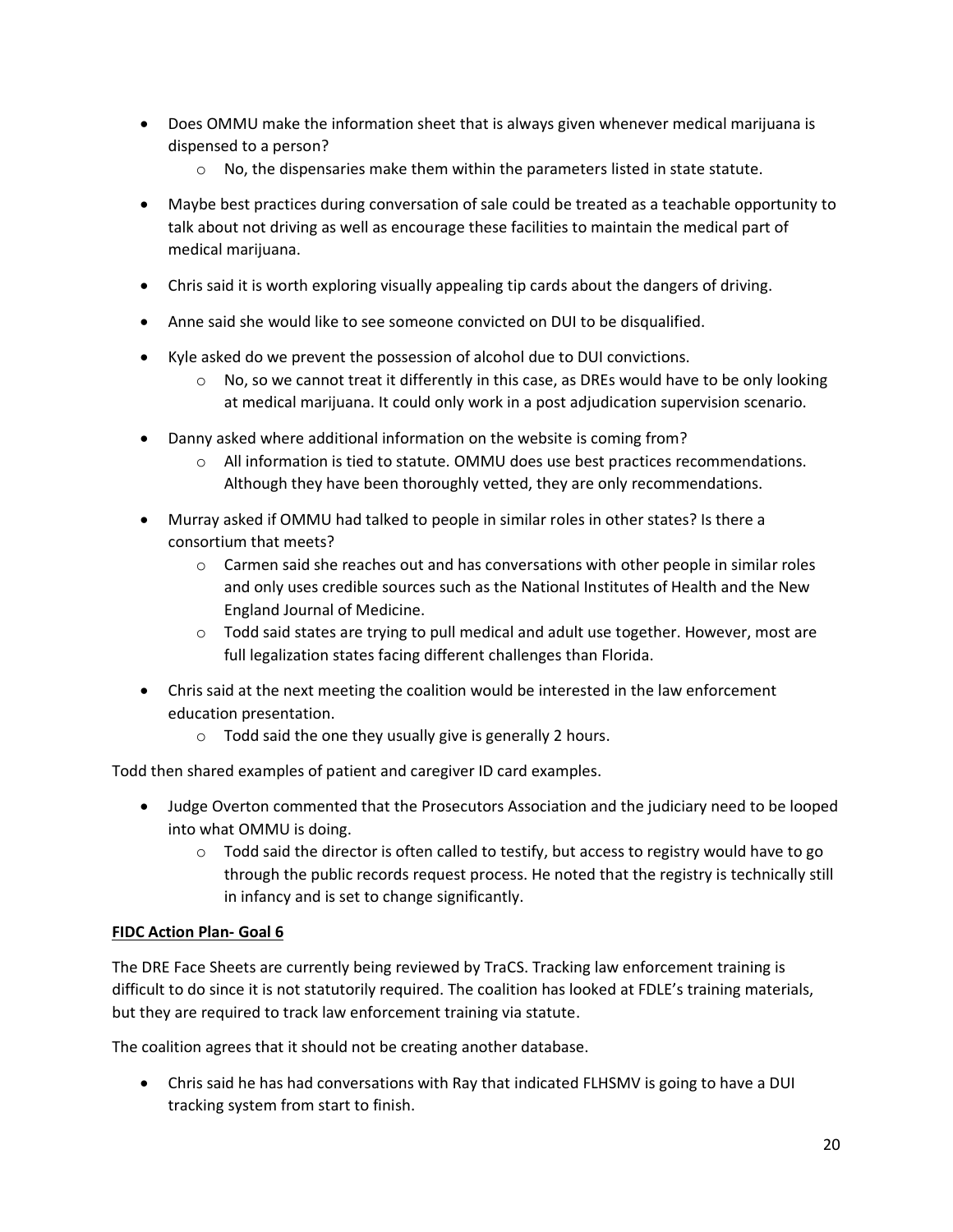• Anne said that it would be interesting to look at Orange County's DUI Diversion Program. Started approximately 20 years ago, the program was the first in the state. Could there be a longitudinal study to see what percentage of enrollees have reoffended over time. Orange County could be a good subject due to the longevity of its program and large population.

#### *Follow up with Ray to pull numbers from FLHSMV side and talk about them next meeting.*

We found small percentage of people were multiple offenders.

- Brandy asked if DUI school is a component of diversion programs,
	- o Anne said it is a best practice, but not a requirement.
- Anne asked how does Ray know who went through diversion program?
	- o Chris said that is the intent behind the idea of DUI database.
- Chanyoung asked how long has orange had a diversion program?
	- o Anne said she is confident that it has existed since at least early 2000 stating that Judge Miller claims he started it in his presentations. The Program has not changed a whole lot. Initial focus on college students, got bigger quicky.

#### **Legislative Updates**

Ernie passed out a Mothers Against Drunk Driving (MADD) legislative fact sheet that details the HALT Act and Senate Companion RIDE Act.

The Bipartisan HALT Act/RIDE Act will require auto manufacturers to adopt technology detecting impaired driving in all vehicles within 48 months.

- Anne asked if the technology considers drugged driving.
	- o Larry Coggins, MADD, said the technology looks for impaired driving. It detects not only impaired, but also distracted and drowsy driving.
- In terms of legislation the detection technology must be there, but will it disable the vehicle or force the driver to pull over?
	- o Larry said that will be figured out in the rule making process.

#### **Approval of Revised Definition of DUI Model Language**

Update SB 436/HB271 Definition of DUI is likely to continue as it progresses out of the Transportation Committee. Florida Sheriff's Association was not sure about the changes but asked for someone to talk to groups about impaired driving.

Brandy said it was presented to the Association of DUI Programs and the Alliance for Traffic Safety, both of which fully support the model language.

Chris said Nick and Ernie are working to update the model language online. The updated model language has not officially been published but is up for discussion.

Kyle said the model language looks good from the DRE perspective.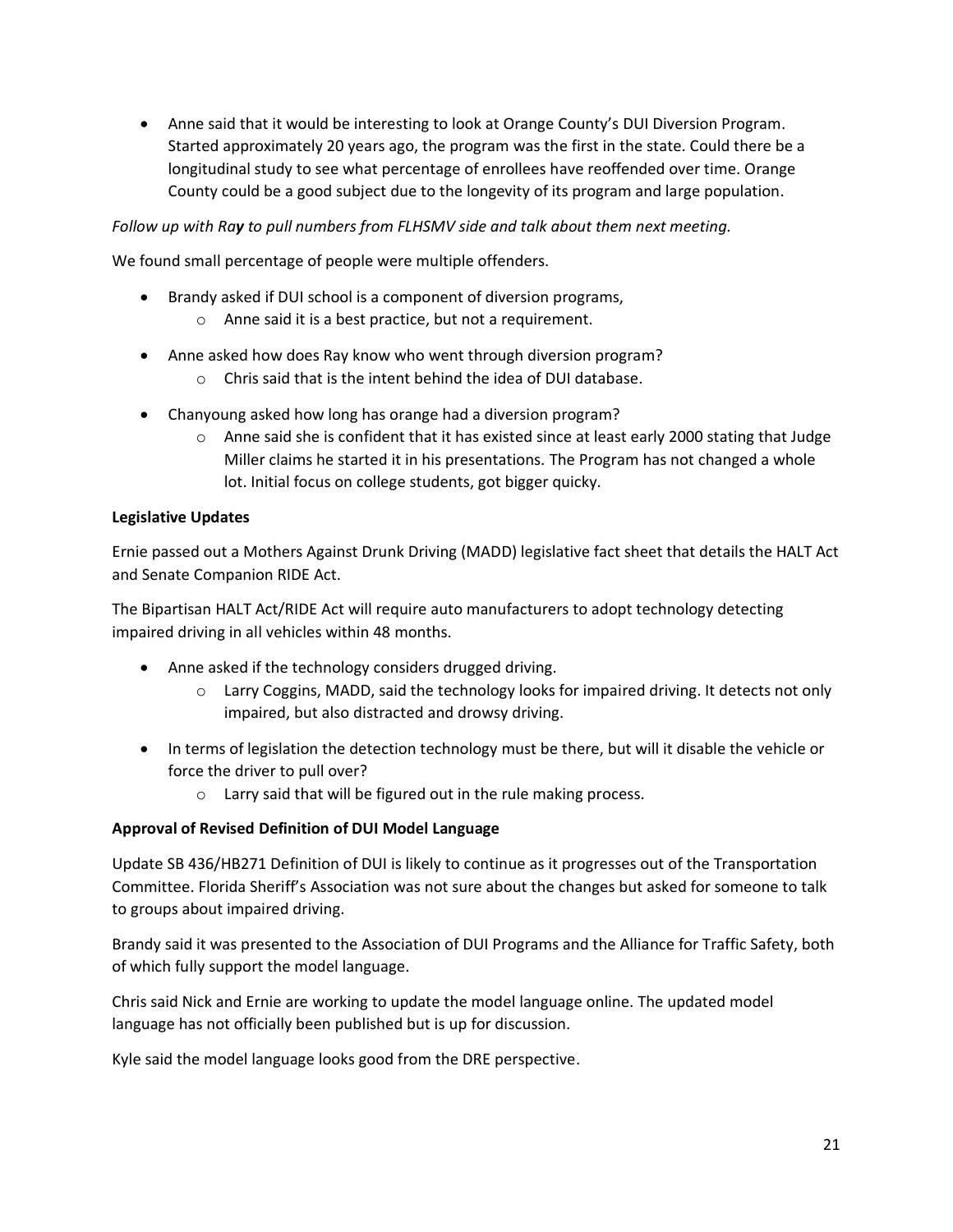Chris said he has no issues with model language, especially since Florida is one of six states in the country without this adopted language. The coalition agreed on the adjustments and will have it posted to the FIDC website.

#### **Assessment Update and FDOT Updates**

The FIDC assessment is scheduled for July 25-29<sup>th</sup> 2022. Upon completion the FIDC will have new goals and objectives. Chris said to be prepared to participate in the assessment, especially as members with unique areas of expertise and experience. He said whether the assessment will take place in person is still to be determined by NHTSA. The coalition grant will cover travel for the assessment. He said Ernie and him will depend on coalition members to go into depth about the coalition's activities. CUTR is starting to provide NHTSA with a briefing book. The assessment will result in an entirely new task list. Chris said there is luckily a lot of room in between meetings and the NHTSA assessment.

Ernie discussed the Wrong Way Driving Initiative. FDOT District Seven has documented a significant number of wrong ways driving incidents. One of the primary factors in wrong way driving is impaired driving. Florida is 42nd out of all states for wrong way fatalities, 45 percent are alcohol and or drug related. 75 percent take place in urban areas and largely occur at night. He said FDOT is working on earned media campaign starting on December 15th. A social media plan has been developed and will be sent out by FDOT. The media campaign will include posters as well as tip cards at rest areas and service plazas where wrong way driving is occurring. The materials are being deployed in Polk, Alachua, St. Johns, Okaloosa, and Brevard counties. He said he wants to keep the coalition informed of what FDOT is doing related to Impaired Driving. Going forward, the coalition will be included in marketing and public engagement opportunities, especially if it is related to impaired driving. He said to reach out to him or Trenda McPherson for more information.

# *Participants had the following questions and comments*:

- Carmen asked if wrong way driving is related to construction in the Tampa metropolitan area.
	- o Ernie said that wrong way driving is mainly occurring at highway on-ramps. Several wrong way signals light up and automatically notify FHP. He said there are resources on the Traffic Safety Resource Center and the Safe Mobility for Life websites concerning wrong way driving.

#### **Next Steps**

Participants requested the following presentations:

- OMMU law enforcement focused presentation.
- FLHSMV DUI database.
- Impaired Driving Assessment.

Future meeting dates are derived from survey Ernie sent out, but the only potential conflict is with the IACP meeting in August 2022. Ernie will send out a doodle poll after the February 2022 meeting to adjust the next meeting dates appropriately.

Kyle reminded coalition members to check locally and with their counterparts to come back with ideas for tip cards that can be produced and distributed.